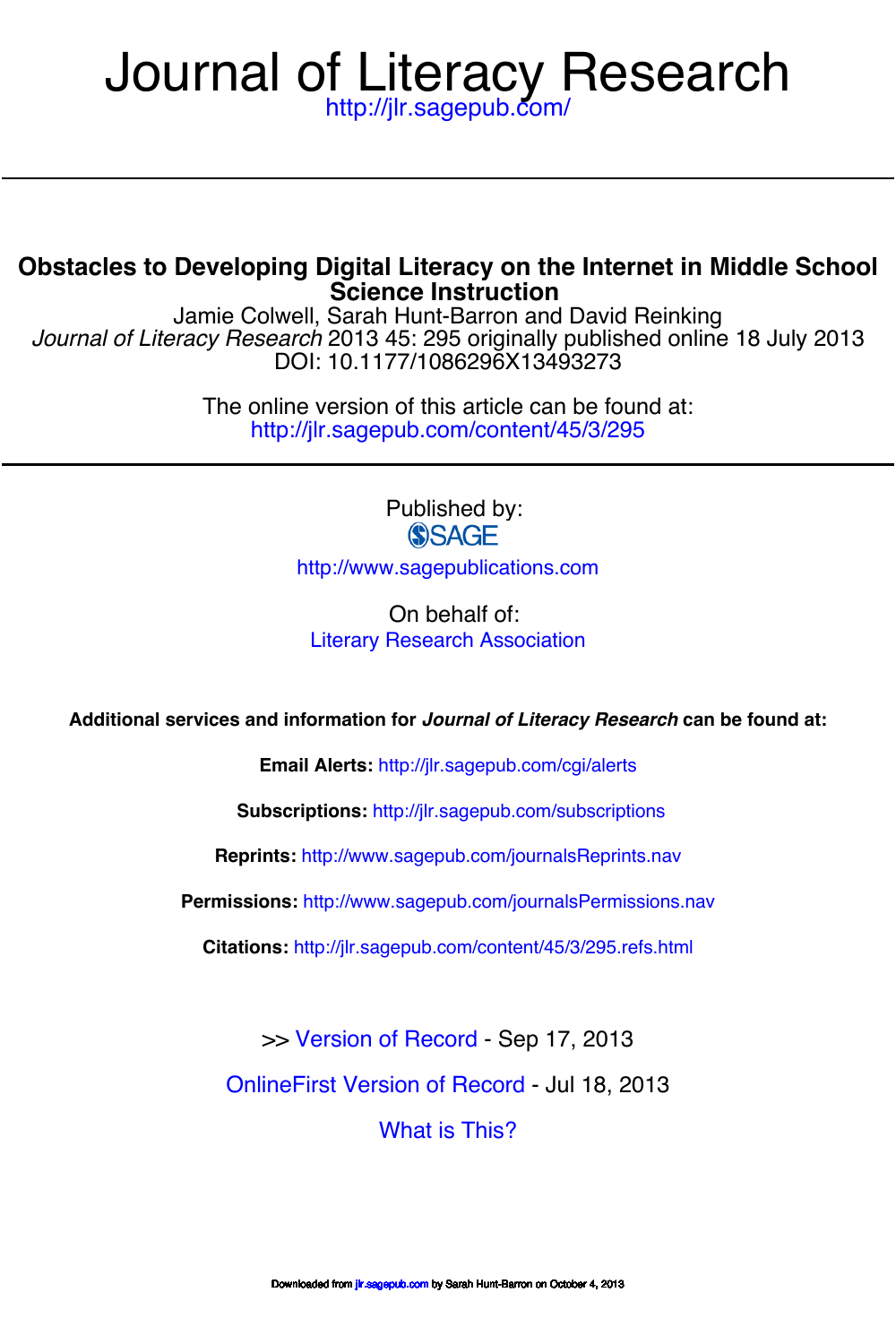# **Obstacles to Developing Digital Literacy on the Internet in Middle School Science Instruction**

Journal of Literacy Research 45(3) 295–324 © The Author(s) 2013 Reprints and permissions: sagepub.com/journalsPermissions.nav DOI: 10.1177/1086296X13493273 jlr.sagepub.com



# Jamie Colwell<sup>1</sup>, Sarah Hunt-Barron<sup>2</sup>, **and David Reinking3**

#### **Abstract**

Obstacles, and instructional responses to them, that emerged in two middle school science classes during a formative experiment investigating Internet Reciprocal Teaching (IRT), an instructional intervention aimed at increasing digital literacy on the Internet, are reported in this manuscript. Analysis of qualitative data revealed that IRT enabled students to explain and demonstrate appropriate strategies for locating and evaluating information on the Internet when they were asked to do so. However, students did not use these strategies or they quickly abandoned them when working independently or in small groups during inquiry projects. Data revealed three obstacles that inhibited efforts to promote consistent, independent use of strategies: the teacher's role in student inquiry, the structure of inquiry projects, and students' previous strategies. Results suggest notable challenges to implementing instruction that inculcates dispositions among middle school students leading to consistent, independent use of appropriate strategies for locating and evaluating information on the Internet. Implications for practitioners, policy makers, and researchers are discussed.

#### **Keywords**

digital literacy, middle school science, Internet Reciprocal Teaching, formative experiment, inquiry

<sup>3</sup>Clemson University, SC, USA.

#### **Corresponding Author:**

Jamie Colwell, Darden College of Education, Old Dominion University, 167-1 Education Building, Norfolk, VA 23529, USA. Email: jcolwell@odu.edu

<sup>1</sup>Old Dominion University in Norfolk, VA, USA. 2Converse College, Spartanburg, SC, USA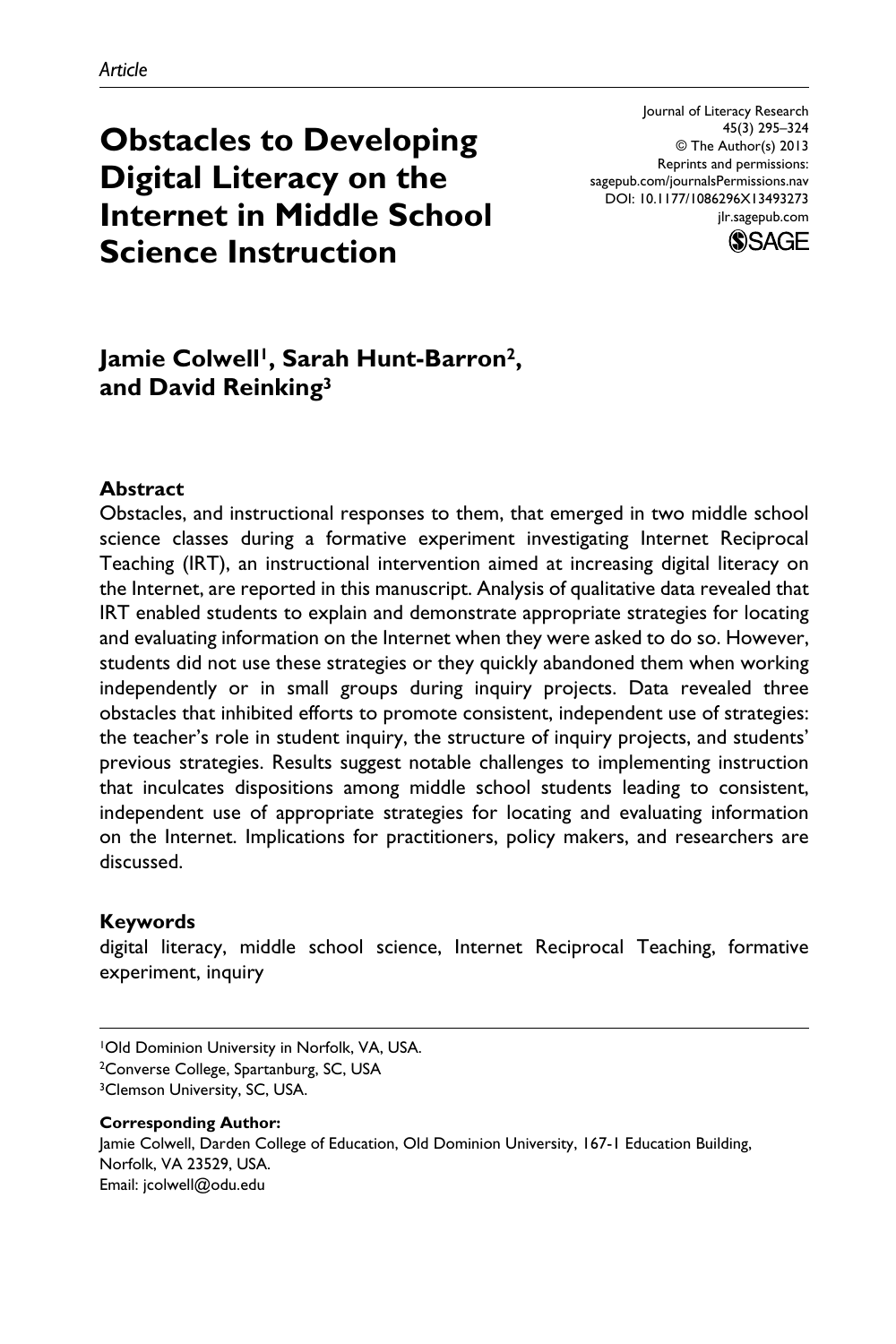Leading professional organizations have called for increased integration of digital literacy into the school curriculum, including the ability to find and evaluate information on the Internet (International Reading Association, 2009; National Council for the Teaching of English, www.ncte.org; Partnership for 21st Century Skills, 2008). A frequently cited reason for increasing integration is that individuals who are able to efficiently access useful and reliable information and communicate that information effectively will be the most successful in an increasingly global economy that requires high levels of digital literacy (e.g., Leu & Kinzer, 2000). Appropriate skills, strategies, and dispositions associated with digital literacy are also likely to be increasingly important in developing informed citizens who can critically evaluate information and ideas. In addition, there is theoretical and some empirical support for the position that reading on the Internet requires comprehension skills and strategies beyond those necessary to understand conventional printed texts (e.g., Leu et al., 2005; McEneaney, 2006; Reinking, 2010).

Middle school is a logical focal point for increasing integration of digital literacy into the curriculum. Middle school students are expected to read independently and to find relevant textual information in specific-subject areas, and middle school is often where students acquire the foundation for future academic success in increasingly specialized subject areas. However, to integrate digital literacy into their teaching, it is not likely that teachers will completely rework conventional content, activities, and approaches based on printed materials. Furthermore, there is evidence that teachers struggle to successfully implement Internet technologies into their classrooms (Groff & Mouza, 2008), facing a wide range of obstacles to integrating digital literacy into their teaching (Hutchison & Reinking, 2010, 2011).

The present study extends previous investigations of how development of digital literacy can be realistically integrated into middle school instruction. That work focuses on Internet Reciprocal Teaching (IRT), an instructional framework that has shown promise toward achieving that goal (Leu et al., 2005; 2007; 2008). Using formative experiments (Reinking & Bradley, 2008) as our methodological approach, we investigated what factors enhance or inhibit its effectiveness, efficiency, and appeal, and how IRT can be adapted in light of those factors. Although our focus is on IRT, we aim to develop general pedagogical understandings that may inform other efforts to develop digital literacy among middle school students.

IRT is a variation of Reciprocal Teaching, a longstanding, well-researched, and widely used instructional activity in language arts classrooms. Reciprocal Teaching aims to reveal and to develop orientations and strategies that successful readers use to comprehend conventional printed texts (Palincsar, 1986; Palincsar, Anderson, & David, 1993; Palincsar & Brown, 1985, 1989). Similarly, IRT is an instructional activity that promotes modeling and discussion of effective strategies, although a teacher's role is less as expert than as a facilitator and a fellow learner. Table 1 compares IRT and Reciprocal Teaching across several dimensions with the IRT column comprising the essential elements of the intervention under study. Essential elements of an intervention are those not subject to modification without undermining the integrity of the intervention or creating a new intervention (Colwell & Reinking, in press).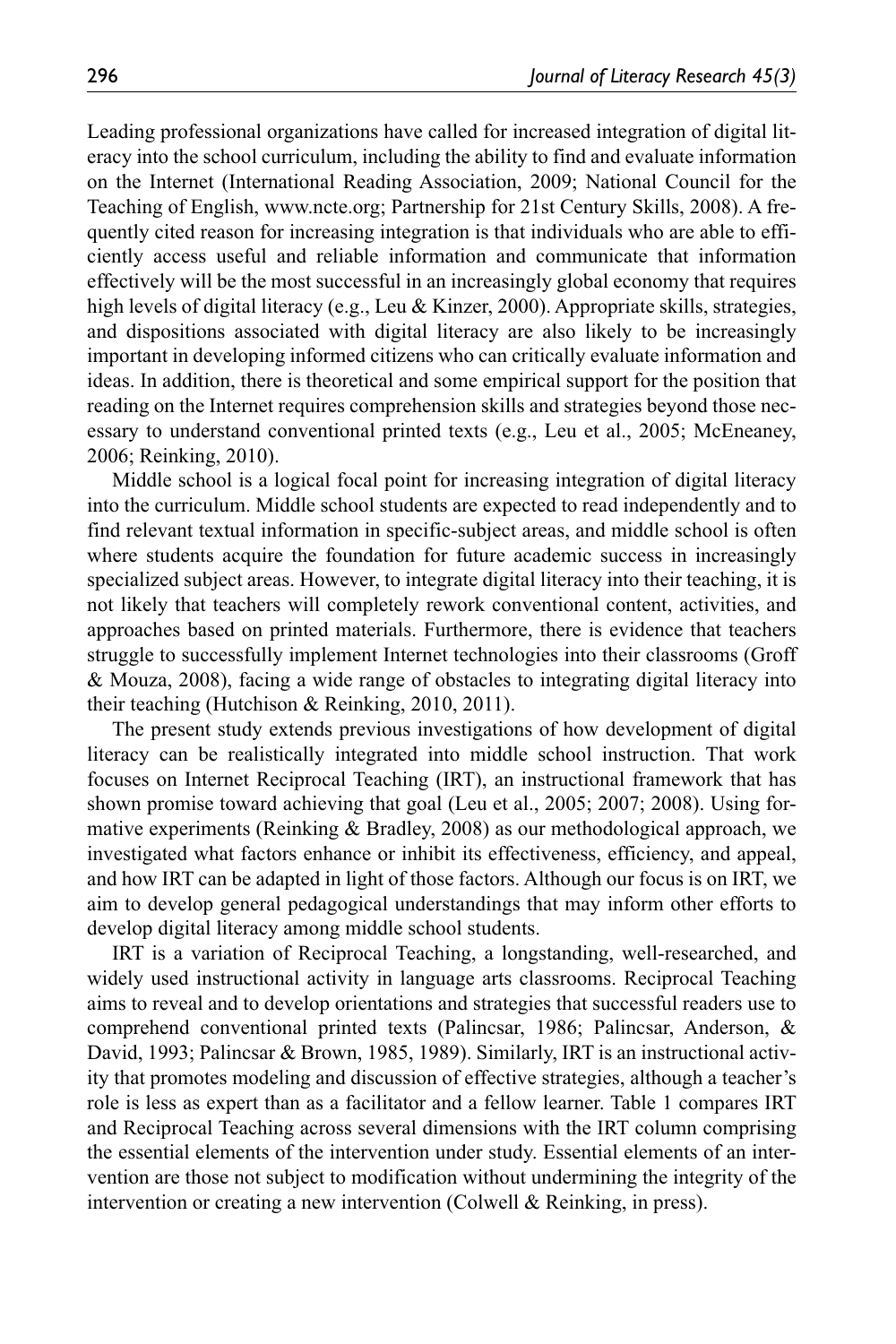|                        | Reciprocal teaching                                                                            | <b>IRT</b>                                                                                                                                                                                                                                                              |
|------------------------|------------------------------------------------------------------------------------------------|-------------------------------------------------------------------------------------------------------------------------------------------------------------------------------------------------------------------------------------------------------------------------|
| Goal                   | Enhance comprehension                                                                          | Enhance comprehension                                                                                                                                                                                                                                                   |
| Approach               | Developing metacognitive<br>awareness and strategies                                           | Developing metacognitive awareness<br>and strategies                                                                                                                                                                                                                    |
| Texts                  | Printed texts (books)                                                                          | Digital texts (Internet)                                                                                                                                                                                                                                                |
| Genre                  | Fiction                                                                                        | Expository                                                                                                                                                                                                                                                              |
|                        | Expository                                                                                     |                                                                                                                                                                                                                                                                         |
| Domain                 | Conventional literacy                                                                          | Digital literacy                                                                                                                                                                                                                                                        |
| Strategic skills       | Predicting                                                                                     | Generating questions                                                                                                                                                                                                                                                    |
|                        | Questioning                                                                                    | Locating information                                                                                                                                                                                                                                                    |
|                        | Clarifying                                                                                     | <b>Evaluating sources</b>                                                                                                                                                                                                                                               |
|                        | Summarizing                                                                                    | Synthesizing information                                                                                                                                                                                                                                                |
|                        |                                                                                                | Communicating information (e.g., email,<br>digital slides, blogs, wikis)                                                                                                                                                                                                |
| Instructional<br>frame | Teacher models (small<br>$group) \rightarrow Studies$<br>model to each other<br>(small groups) | Teacher teaches foundational skills.<br>such as using a browser (whole<br>$group) \rightarrow$ Collaborative modeling<br>of strategies such as locating and<br>evaluating sources (whole group)<br>$\rightarrow$ independent/group inquiry and<br>sharing (small group) |
| Teacher's role         | Expert                                                                                         | Facilitator and learner                                                                                                                                                                                                                                                 |

**Table 1.** A Comparison of Reciprocal Teaching and IRT.

*Note*. IRT = Internet Reciprocal Teaching.

Previous work has investigated how IRT might develop digital literacy in middle school language arts classrooms (Leu et al., 2005, 2007, 2008). That research has revealed that conditions inherent to language arts classrooms often limited options for increasing the effectiveness of IRT. For example, language arts instruction in middle schools is often centered on whole-group instruction. Thus, the small-group work that is beneficial to Reciprocal Teaching and to IRT may require language arts teachers to adopt instructional approaches used less often or that are less consistent with usual practice.

Middle school language arts instruction is also frequently driven by curricular standards that do not, or only minimally, address digital literacy (Leu, Kinzer, Coiro, & Cammack, 2004), and thus, integrating digital literacy may require additional preparation and instructional time, limiting flexibility in implementing IRT. In addition, previous research on IRT was conducted in challenging contexts, for example, schools that served transient populations with high dropout rates and low reading achievement (Leu et al., 2008). Much of what was learned focused on adapting IRT to contexts that are distinctly unfavorable to its success. Thus, the present study aimed to investigate implementing IRT under more favorable conditions. Taking that approach allowed us to determine more clearly how IRT might be implemented in more typical classrooms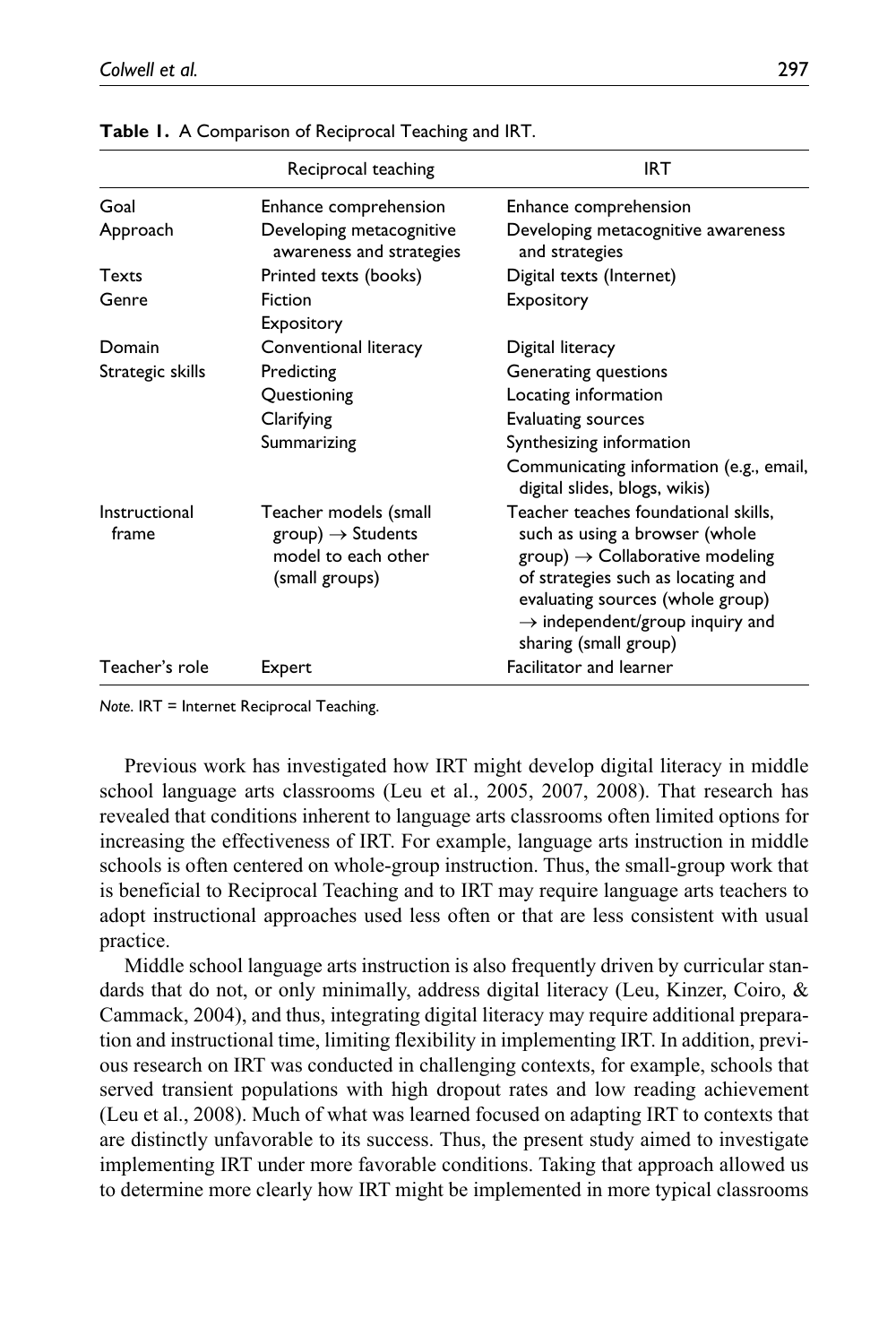and which aspects of implementation might be more dependent on context or might lead to more generalizable pedagogical understandings.

Thus, in this study, we investigated the use of IRT in two science classes located in an academic environment with fewer challenges to academic success and in a subject area that may be more conducive to IRT. For example, the inquiry approaches typically used in teaching science, often include small-group work (Palincsar et al., 1993). In addition, science teachers are often urged to incorporate inquiry approaches to science learning (see Liftig, 2011). Often, inquiry approaches in science instruction are scaffolded, moving students through the following sequence: (a) *confirmation inquiry* (e.g., defined procedures to confirm a previously introduced idea), (b) *structured inquiry* (e.g., questions with procedures to explore them and drawing conclusions), (c) *guided inquiry* (e.g., investigating a teacher-prompted research question using selfselected procedures), and (d) *open inquiry* (e.g., opportunities to design and conduct their own investigations; Banchi & Bell, 2008). Science classrooms that use inquiry approaches typically require students to develop further questions based on knowledge gained from initial questions and evidence (Bohanan, Broderick, Lehrer, & Lucas, 2005), which aligns with the purposes of IRT to generate appropriate questions and to evaluate sources.

The integration of technology into teaching science has also been viewed as ahead of integration in other subject areas (Linn & Davis, 2004; Mahari, 2011). Furthermore, because IRT involves seeking information online to address specific questions, it might fit well with the content, structure, and organization of science classrooms, especially those using inquiry approaches. However, we assumed that integrating digital literacy in general and IRT in particular into existing instruction might still be challenging. To investigate the extent of that challenge and to extend previous work through replication, we conducted a formative experiment in two seventh-grade science classes.

A formative experiment develops an intervention that addresses a specific pedagogical goal in an authentic instructional context. In the present formative experiment, our pedagogical goal was as follows: in two seventh-grade science classes, to increase students' online research skills, strategies, and dispositions specifically by generating researchable questions, locating relevant information, determining credible sources, synthesizing information, and communicating the results of inquiry.

Data collection and analysis were guided by the following questions proposed by Reinking and Bradley (2008) as a general framework for conducting formative experiments: (a) What factors enhance or inhibit the intervention's effectiveness in achieving the pedagogical goal? (b) How can the intervention be modified in light of these factors? (c) What noteworthy unanticipated outcomes does the intervention produce? (d) Is there any evidence that the intervention transforms the instructional environment? (e) What pedagogical theories are supported or generated?

In this report, we focus on reporting and discussing data pertaining to Questions a, b, and e, focusing on obstacles we discovered when implementing IRT in a context that was conducive to success. We focus on obstacles because they were a dominant issue in this investigation and because previous studies suggest that the challenges to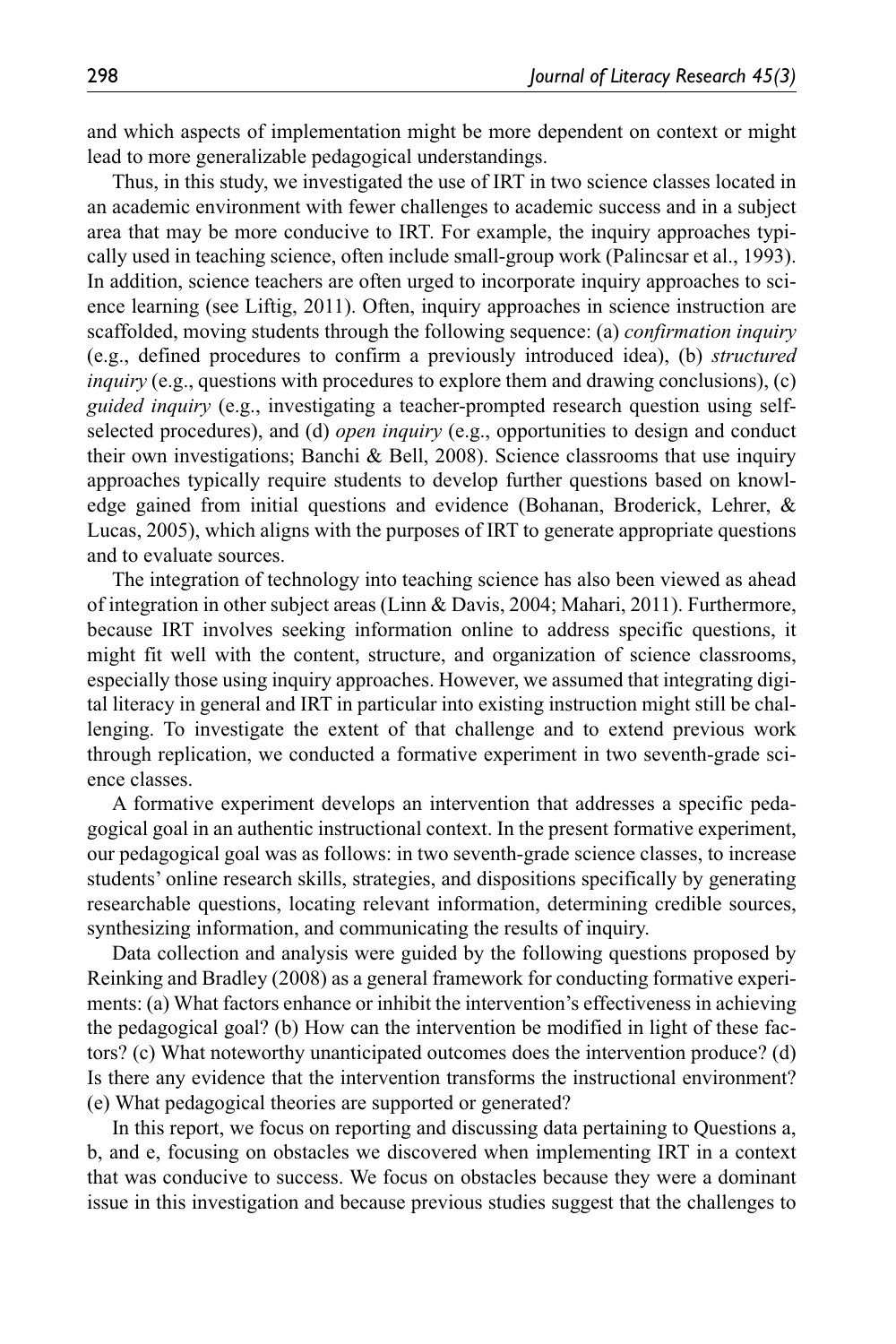integrating digital literacy into conventional instruction have inhibited their wider use. For example, based on a national survey in the United States, Hutchison and Reinking (2010) concluded that "Researchers need to focus attention on identifying factors that are barriers to integrating ICTs into literacy instruction and to explore possible interventions that take into account those barriers" (p. 240). The present investigation addressed their recommendation.

### **Pedagogical Theories, Perspectives, and Assumptions**

A formative experiment is conceptually grounded in a rationale for the value of its guiding pedagogical goal and for the proposed instructional intervention as a means to address that goal (Reinking & Bradley, 2008). In this section, we augment the rationale offered thus far with specific pedagogical theories, perspectives, and assumptions that justify the goal and the intervention as a potentially useful intervention in middle school science instruction.

First, the rationale for the goal and the intervention investigated in this study is grounded in what is often referred to as a new literacies theory or perspective (Coiro, Knobel, Lankshear, & Leau, 2008; Gee, 2003; Kress, 2000; Leu et al., 2004) and how the rapid evolution of technology is affecting literacy practices (Lankshear  $\&$ Knobel, 2003), particularly practices of searching for and evaluating online information (Coiro & Dobbler, 2007). That perspective has been instantiated specifically in relation to reading comprehension on the Internet in academic contexts as an exercise in problem-based inquiry involving skills, strategies, and dispositions that fall within the following taxonomy: (a) identifying relevant questions that can be reasonably researched, (b) locating information, (c) critically evaluating information, (d) synthesizing information, and (e) communicating information (Castek et al., 2007; Coiro, 2003; Henry, 2006; Leu et al., 2004). The taxonomy has been supported through empirical research using verbal protocols to reveal students' activities and strategies while searching for academic information on the Internet (Leu et al., 2007; Reinking, 2007; Reinking & McVerry, 2008). Professional organizations promoting literacy have identified skills, strategies, and disposition associated with this taxonomy as important components of literacy in a global information age (International Reading Association, 2009; Partnership for 21st Century Skills, 2008). The goal of the present study and the intervention investigated aimed to extend understanding of how these perspectives and goals might be instantiated in an authentic instructional context.

Nonetheless, research suggests that there is a broad array of obstacles that may hinder the integration of digital technologies into instruction (Hutchison & Reinking, 2010, 2011). These include categories such as the availability of technical resources and support, appropriate professional development, time to plan and develop lessons and activities, useful teaching frameworks, and teachers beliefs and perceptions about, for example, the importance and role of digital technologies in school, their own technological capabilities, and what integration entails in relation to the content they teach and how they approach teaching it. The present study investigated the extent to which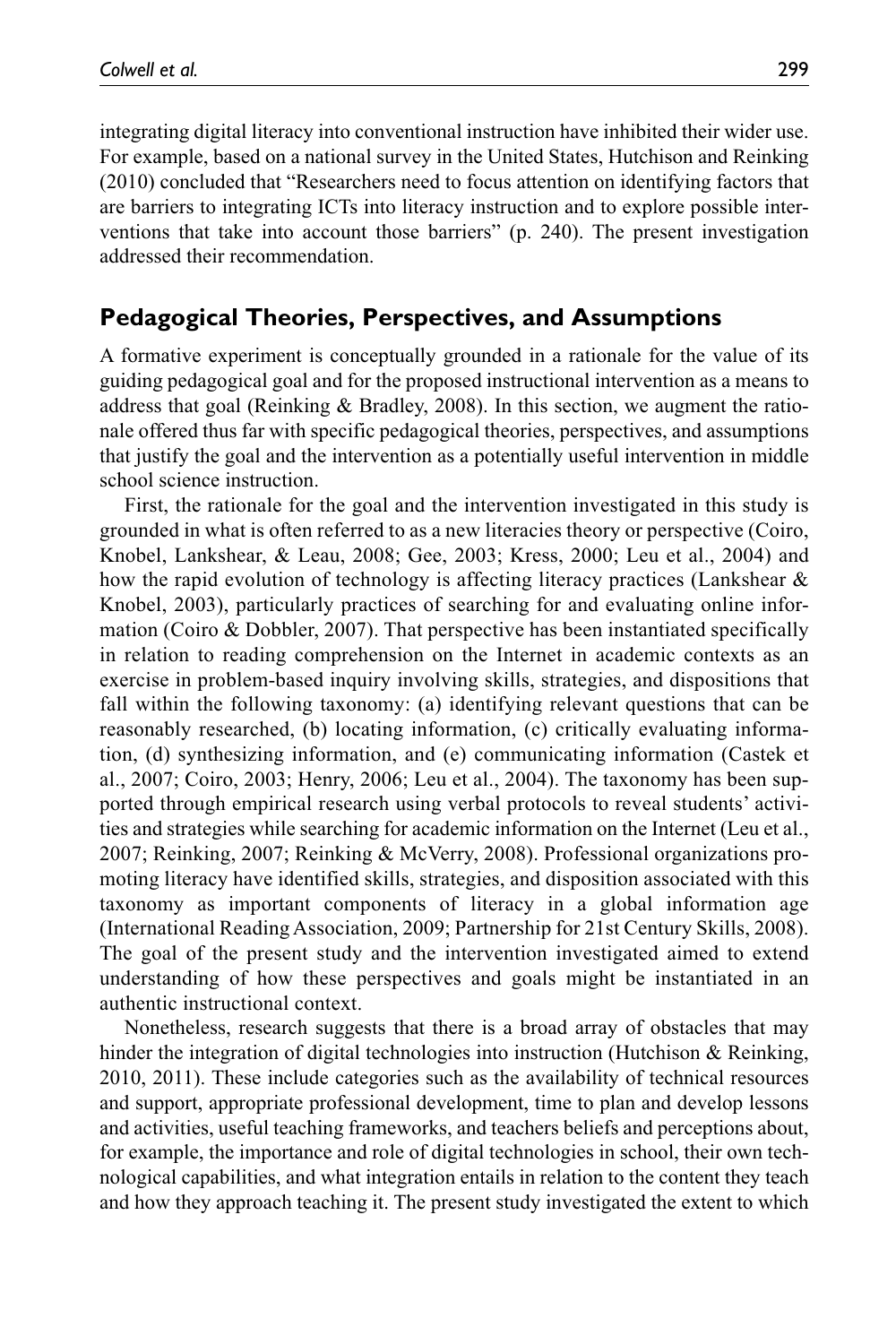such obstacles, including those we have identified in earlier work, might be mitigated in a context and in a subject area more conducive to IRT.

Science instruction entails several characteristics that complement IRT's aims pertaining to digital literacy on the Internet: (a) researching questions, (b) giving priority to evidence when responding to those questions, (c) formulating explanations from evidence, and (d) connecting explanations to scientific knowledge (National Research Council, 1996). Furthermore, since 1993, efforts to reform science education have encouraged teachers to implement inquiry-based learning into science classrooms (American Association for the Advancement of Science, 1993). Research supports using scientific inquiry to effect increases in student achievement (Chang & Mao, 1999; Endler & Bond, 2008; Stohr-Hunt, 1996). In this study, our definition of inquiry instruction in science followed Olson and Loucks-Horsley (2000), who argued that science instruction grounded in inquiry must (a) engage learners in scientifically oriented questions, (b) prioritize evidence, (c) develop explanations, (d) evaluate explanations in light of alternatives, and (e) communicate and justify proposed explanations. Because these characteristics align with comprehension on the Internet, integrating IRT with scientific inquiry may simultaneously develop online literacy and further inquiry in science teaching, which may appeal to science teachers.

#### **Method**

Formative experiments are less established than other approaches to literacy research that are framed as scientific experiments or qualitative investigations. Nonetheless, this methodological approach has a strong footing in the field. Interventions and goals studied using this approach include using self-selected readings to increase engagement of second-language learners (Ivey & Broaddus, 2007), cognitive strategy lessons to increase literacy among Latina/o middle school students (Jiménez, 1997), flooding child care centers with books to enhance young children's literacy development (Neuman, 1999), and engaging students in multimedia book reviews to increase upperelementary students' independence in reading (Reinking & Watkins, 2000). The methodological frame for the present study aligns closely with two of these studies (Ivey  $\&$ Broaddus, 2007; Reinking & Watkins, 2000). A main purpose of this approach is to refine and develop pedagogical theories and principles in the crucible of authentic practice, revealing factors that enhance or inhibit a promising intervention's success in accomplishing a valued pedagogical goal, thus suggesting useful adaptations to increase effectiveness, appeal, efficiency, and workability. Thus, it more directly informs practitioners and others close to instructional practice (Bradley & Reinking, 2011), generating useful pedagogical principles and theories that Cobb, Confrey, diSessa, Lehrer, and Schauble (2003) refer to as humble or local.

In a formative experiment, instructional difficulties, obstacles, and even failures, are viewed as useful data that can inform instruction and help build pedagogical understanding. Furthermore, this approach acknowledges that even promising interventions that might prove effective in some contexts may not be as effective in other contexts, and it seeks to examine why. Engineering, ecology, and evolution are metaphors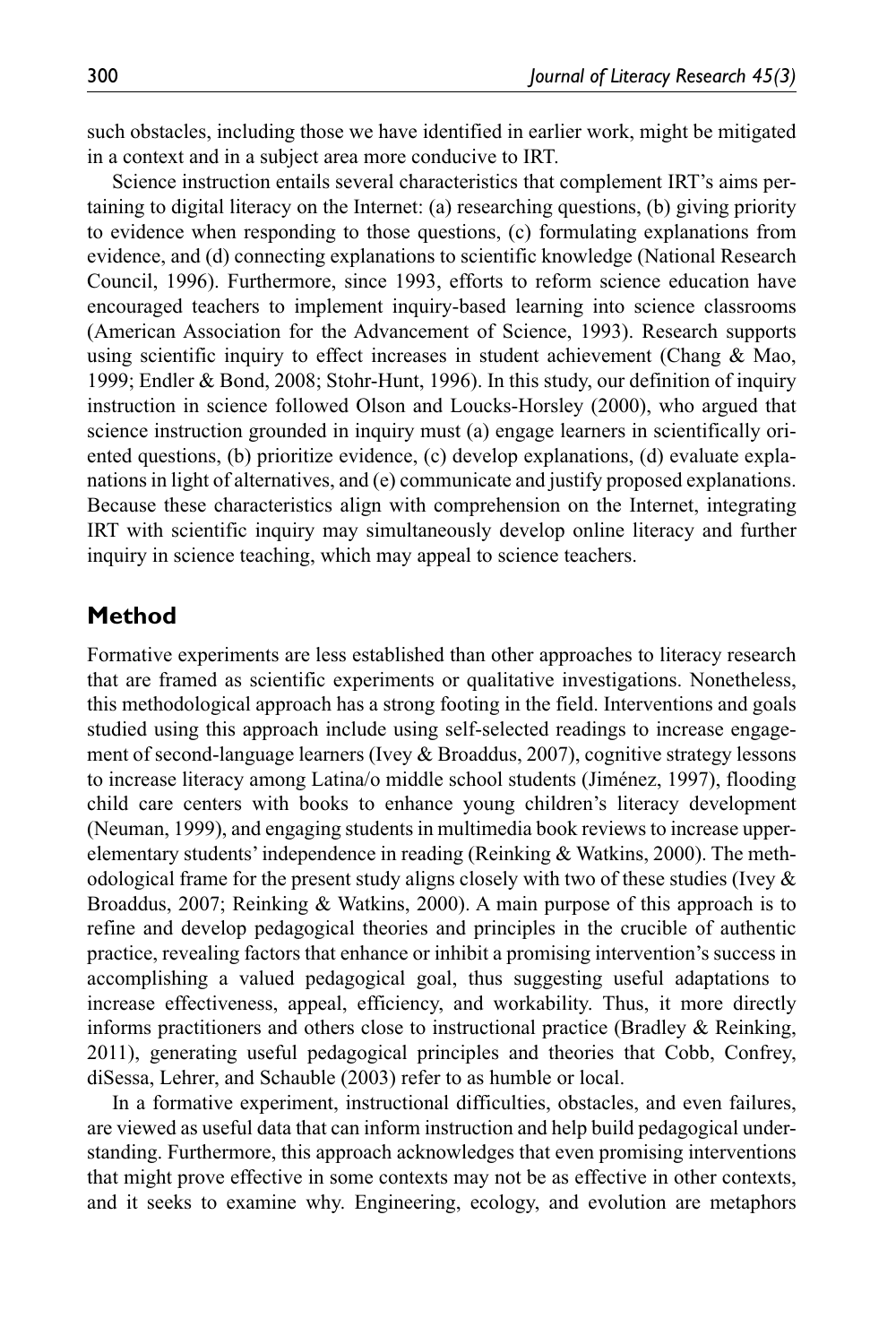underlying this approach (Reinking, 2011). For example, the engineering metaphor suggests that determining thresholds of failure is a legitimate goal of education research and one that can help close the gap between research and practice (Walker, 2006). Furthermore, the aim is not to conduct research that leads to prescriptions, but to identify relevant factors, including obstacles, that inform how instruction can better achieve valued goals. The overall aim is to reduce ignorance rather than find truth (Wagner, 1993) and to make informed recommendations, not inflexible prescriptions.

#### *Participants and Context*

Participants were 48 seventh-grade students in two sections of a required science class in Langley Middle School (all names are pseudonyms), a mixed-gendered charter school with single-gender classrooms, located in the Southeastern United States. The participants were female Caucasians, except for one African American student. Langley's focus as a charter school was on service learning and family involvement. For example, students were required to participate in community service for at least 12 hr each quarter. Family involvement was evident with parents frequently present at the school, for example, picking up and serving hot lunches, serving as volunteers for service learning opportunities, and leading fund-raising. Langley has little turnover of teachers and the student population is stable from year to year. It attracts students who are average to aboveaverage academically with 35% of the students being categorized as gifted and talented. The school did not accept students who qualified for special education.

Ms. Rich, the teacher, had taught high school and middle school science for 16 years. She regularly conducted teacher workshops for the local school district on integrating inquiry projects into science instruction. We recruited her to participate in the present study through her involvement with a content-area literacy initiative at a nearby university. In that initiative, Ms. Rich was considered to be a teacher who was open to new instructional approaches and who commonly incorporated inquiry into instruction.

Ms. Rich had not regularly used computers or the Internet in her instruction, but she was receptive to and enthusiastic about integrating laptops and computer-based activities into her teaching toward helping her students acquire digital literacy on the Internet. In a semistructured interview with Ms. Rich in an early phase of this investigation, we noted that she was open to and enjoyed experimenting with new teaching methods and activities with her students. During that interview, we noted that Ms. Rich's stated understanding of inquiry aligned with current views in science education.

Prior to implementing IRT, we collected observational data to better understand the environment of the school and specifically to observe the two sections of the class in which we would be working. The intent of these observations was to create a thick description of the classroom setting (Patton, 2002), which is an important phase in conducting a formative experiment (Reinking & Bradley, 2008). The students' classroom and learning routines were well established when we gathered these data. In her classroom, Ms. Rich displayed completed student projects and experiments along with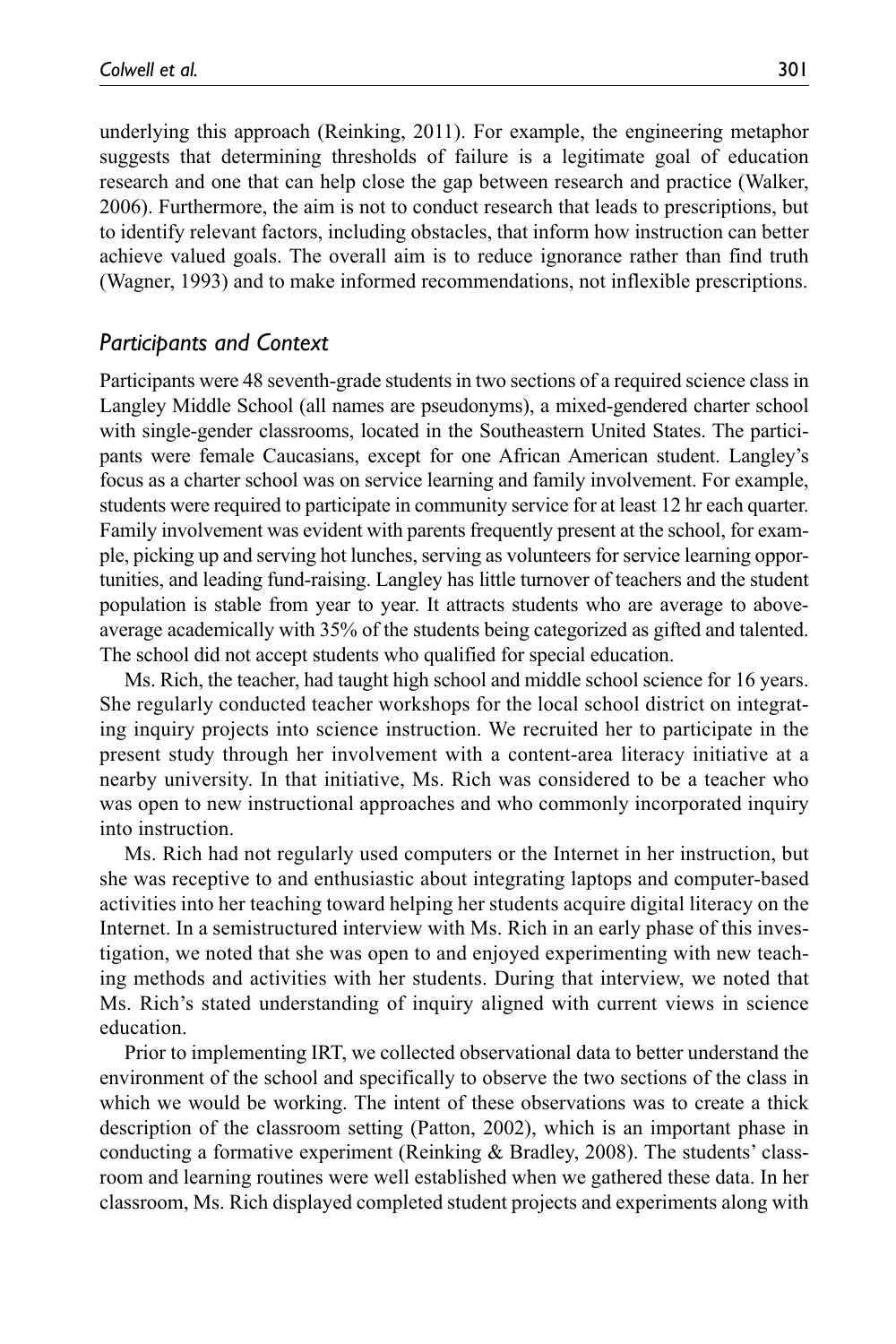aquariums, models of insects, scientific charts and tables, and lab safety rules posted on the walls. However, the class projected a relaxed and inviting environment that complemented her informal demeanor. For example, one corner of the classroom had a couch and an ottoman where students could lounge while discussing a group project. Students chose their own seats each day after placing their book bags in the center of the room, and they moved freely around the room as they worked on projects.

To further understand students' experiences and capabilities in relation to the goals of IRT, we asked them to complete an online survey about their knowledge and use of the Internet before the intervention was introduced. That survey, requiring approximately 40 min, was validated and used in prior research with middle-grade students (Carter-Hutchison, 2009). On the survey, respondents indicated how often they used the Internet in various contexts and for what purposes. The full survey can be viewed at http://www.surveymonkey.com/s/7KDRBK7.

The survey indicated that all students used the Internet outside of school with approximately one third of the responses being several times a week, daily use, or several times a day. Almost all participants indicated that they used search engines outside of school, but half reported never using a search engine in school. However, one third of participants indicated that they used the Internet in school less than once a week and the remainder responded that they never used the Internet at school. Students' responses were consistent with our observations that, although the latest technologies were available at Langley, they were not used frequently or integrated regularly into instruction. Each classroom had an interactive whiteboard, and teachers could reserve a cart with wireless laptops connected to the Internet, although we noted that the cart was rarely reserved except for our project. Taken together, our systematic observations and survey data were consistent with our intent to investigate an environment conducive to IRT's success, but where success was not virtually assured.

#### *Implementing the Intervention*

Prior to the implementation phase, we discussed with Ms. Rich how IRT might be integrated into her teaching. Working from a matrix of state standards Ms. Rich used to plan instruction, we selected three consecutive inquiry-based units that might fit well with IRT: elements from the periodic table, ecosystems, and genetics. For each unit and its associated inquiry project, we studied Ms. Rich's planned activities to determine how IRT could fit into the unit. We then created a proposal for integrating IRT with her plans. After consulting with her, we made relatively minor revisions.

Because Ms. Rich was unaccustomed to using laptops in her instruction, we agreed to assist her once a week during two of her classes on a day designated for students to use wireless laptops as a source for completing their inquiry projects. Ms. Rich also agreed to assist in collecting data by regularly completing forms designed to record observations. These forms supplemented our data, especially when we were not present in the classroom. They were also useful in the regular weekly debriefings with Ms. Rich about our observations, in sharing our thoughts about what was or was not working and why, and discussing what adaptations to IRT might be necessary or helpful.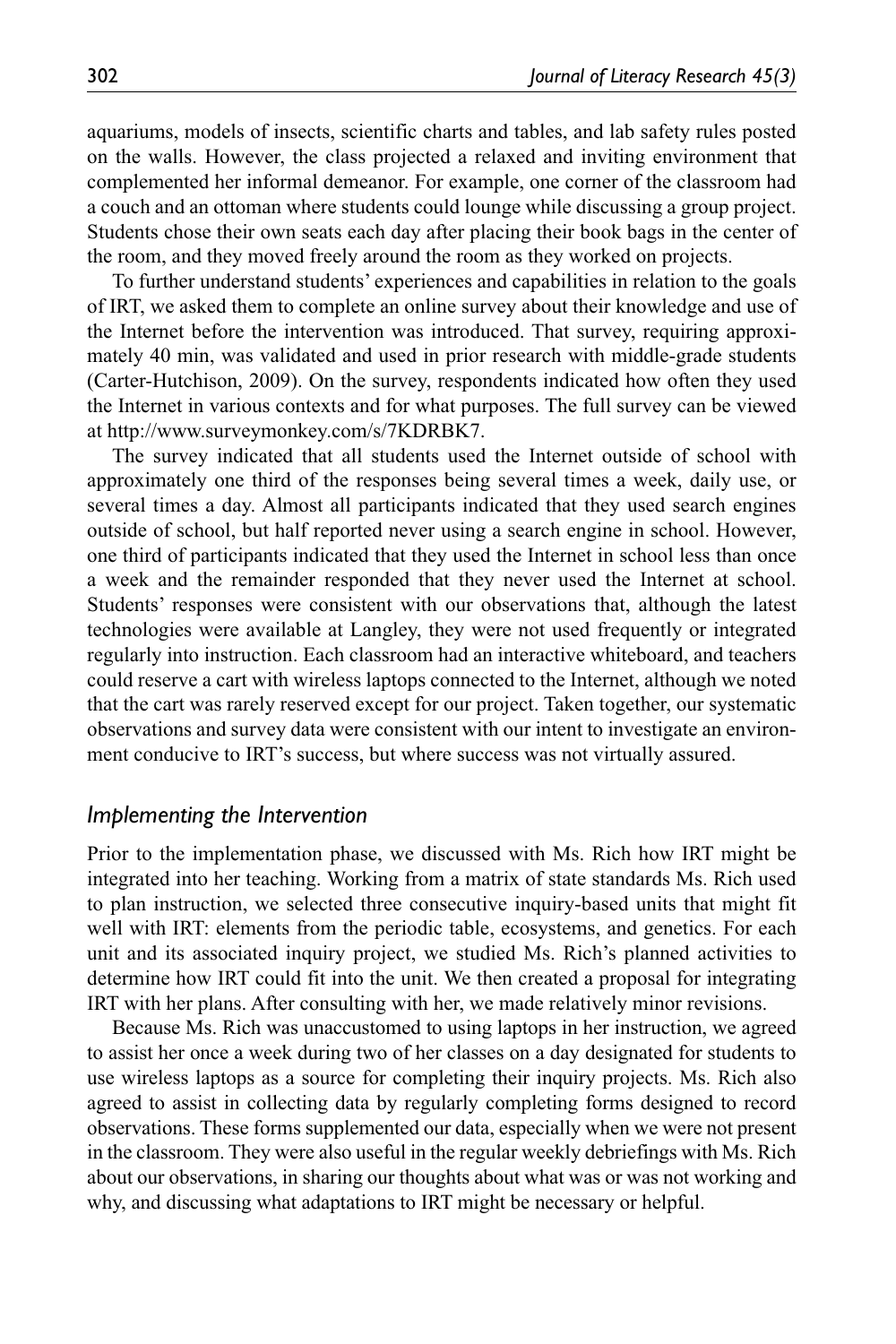During the intervention phase of this investigation, IRT was implemented in two of Ms. Rich's general science classes, once a week for 16 consecutive weeks beginning in January. During the first 8 weeks, we assumed the role of participant observers (Patton, 2002). During that period, Ms. Rich requested that we lead 20-min, wholegroup introductory lessons, because she was interested in observing us and learning more about Internet reading comprehension, which enabled her to incorporate similar lessons into her other classes. This approach created an environment where students treated us as assistant teachers and resources to Ms. Rich. However, Ms. Rich was clearly in charge and, as will be noted in the "Results" section, throughout the investigation, students turned primarily to her for guidance in completing tasks associated with inquiry projects.

Previous research suggested that IRT was more effective when implemented in stages that began with whole-group modeling and discussion of foundational skills and strategies followed by small-group or independent work (Leu et al., 2005, 2007, 2008). Thus, at the outset we conducted several preliminary lessons that introduced foundational skills and strategies to the entire class. For example, in one lesson we introduced the use of Boolean operators to make searches more efficient (i.e., connecting search terms with *and* or *or*). In another lesson, we called attention to general markers of reliability such as distinctions between URLs ending in .*com, .org*., and .*gov.*, and in another, we introduced strategies for skimming websites for evidence of bias. These lessons consisted of introducing the topic or skill, modeling it on the interactive whiteboard, and then involving students in practicing the strategy or skill with a partner, followed by having a few partners demonstrate their work to the class.

During these lessons, we collected data as participant observers (Patton, 2002). If our data, which we discussed each day after working in the two classes, indicated that students were having difficulty understanding and applying these strategies, we revised them accordingly after consulting with Ms. Rich. During the final 8 weeks of the intervention phase, these introductory lessons were discontinued, although students were frequently reminded of the strategies that had been introduced and practiced previously as they continued to work on projects using the Internet. We continued to collect data as participant observers during the subsequent 8 weeks of the intervention. During this final 8-week period, all instruction in class was focused on science content, with most of the class period devoted to students working on assigned inquiry projects.

#### *Data Collection and Analysis*

Data included field notes guided by questions and prompts addressing skills, strategies, and dispositions targeted by IRT (see Appendix A); participant observations (Patton, 2002); video and audio recordings of whole-class and small-group activities; and semistructured interviews with Ms. Rich and with focal students (see Appendices B and C). A summary of the data collected and analyzed and how that data informed the purposes of this investigation is provided in Table 2.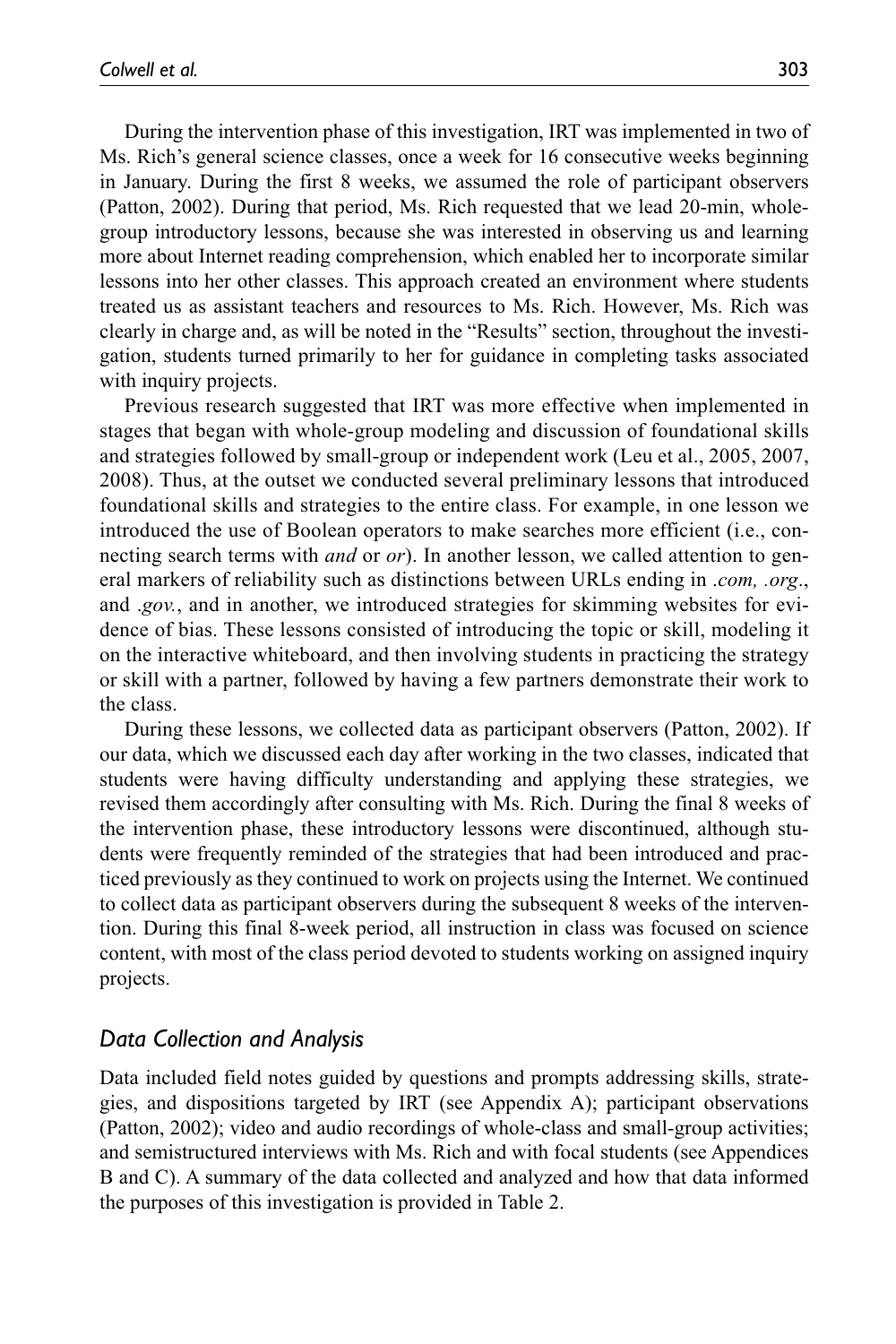| Data                                                                       | Collection                                                                                         | Primary purpose <sup>a</sup>                                                                                                                           |  |
|----------------------------------------------------------------------------|----------------------------------------------------------------------------------------------------|--------------------------------------------------------------------------------------------------------------------------------------------------------|--|
| Online survey                                                              | One week prior to<br>the intervention:<br>approximately 40 min                                     | Characterize students' use of the<br>Internet and to establish baseline<br>related to pedagogical goal                                                 |  |
| Semistructured<br>interview with<br>Ms. Rich (see<br>Appendix B)           | One week prior<br>to intervention:<br>approximately 20 min                                         | Characterize context and Ms. Rich's<br>orientation to teaching and inquiry<br>in science at beginning of the study                                     |  |
| Semistructured<br>interviews with<br>focal students<br>(see Appendix<br>C) | One week prior to and<br>two days after the<br>intervention; each 10-<br>$20 \text{ min}$          | Characterize students' perspectives<br>and strategies before and after the<br>intervention and their progress<br>toward the pedagogical goal           |  |
| Audio-video<br>recordings                                                  | 7 class periods (4 whole<br>group and 3 small<br>group attending to<br>focal students)             | Determine enhancing/inhibiting<br>factors, unanticipated outcomes,<br>changes in environment, outcome<br>of modifications, and progress<br>toward goal |  |
| Weekly<br>debriefing<br>meetings with<br>Ms. Rich                          | Each week during the<br>intervention $(n = 16)$                                                    | Determine enhancing/inhibiting<br>factors, unanticipated outcomes,<br>changes in environment, outcome<br>of modifications, and progress<br>toward goal |  |
| Guided field<br>notes (see<br>Appendix A)                                  | Each class visit during the<br>intervention, collected<br>by researchers and<br>teacher $(n = 16)$ | Determine enhancing/inhibiting<br>factors, unanticipated outcomes,<br>changes in environment, outcome<br>of modifications, and progress<br>toward goal |  |

**Table 2.** Summary of Data Collection.

<sup>a</sup>All sources of data were used in a retrospective analysis after the intervention.

Six focal students were selected in each class based on students' responses to the survey indicating how often they used the Internet. Two focal students represented each of the following levels: high, medium, or low use of the Internet. Although we collected data when observing the entire class, we more frequently observed focal students. We attended specifically to their participation during Ms. Rich's lessons and activities during the intervention, the artifacts they produced during these lessons and activities, and their responses to the intervention during interviews. The use of focal students has been a frequently used methodological approach in formative experiments (Reinking & Bradley, 2008).

Consistent with previous formative experiments, we used the analyses of field notes and videos from classroom observations of students participating in activities during the intervention to inform iterative modifications of the intervention during the intervention phase and to inform a retrospective analysis after the intervention phase (see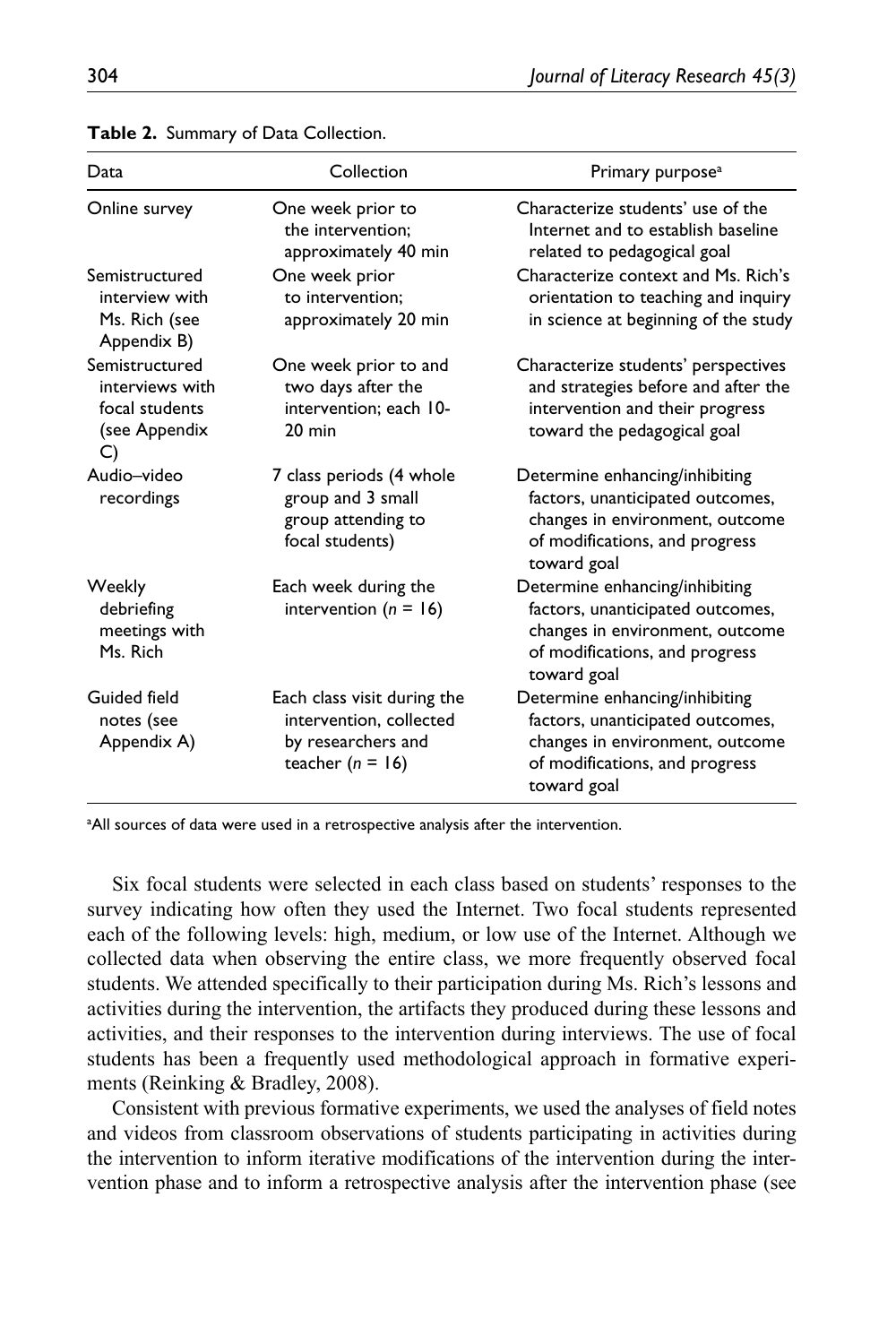Gravemeijer & Cobb, 2006; Reinking & Bradley, 2008). The day-to-day observations and analyses of classroom activities often led to relatively minor adjustments to how IRT was implemented. Toward that end, we met after each class period to compare and consolidate field notes and to discuss how they might address the questions guiding this study and how they might inform needed or useful modifications. Furthermore, in the present study, the inclusion of three sequential units provided two intermediary points at which we could analyze data more holistically and use our findings to make more substantive adjustments to IRT. In addition to these ongoing modifications, our observations, field notes, and interview data informed what Gravemeijer and Cobb (2006) called retrospective analysis, which is a holistic analysis conducted after all data have been collected.

Beginning at the outset of the intervention phase and continuing through retrospective analyses, we used constant comparison (Corbin & Strauss, 2008) to analyze the data. Specifically, we assigned codes to the initial data, with some data being assigned more than one code. After assigning initial codes, we recoded and made connections between the data relating concepts and categories (Corbin & Strauss, 2008) to determine themes. Table 3 illustrates themes, categories, codes, and excerpts from our data that are representative of our coding.

To achieve triangulation (Creswell, 2002), which is a criterion for rigor in formative experiments (Reinking & Bradley, 2008), we considered and compared data from video recordings of selected lessons and from semistructured interviews and regular weekly debriefings with Ms. Rich to ascertain codes and themes. To increase validity, member checks (Creswell, 2002) were also conducted with Ms. Rich during these debriefings and with focal students after each semistructured interview.

#### **Results**

Several key obstacles emerged as we implemented IRT. In this section, we report those obstacles, provide examples from our data, explain the adjustments to instruction in light of those obstacles, and note outcomes.

### *Teacher-Centered Science Learning*

An interview with Ms. Rich prior to implementing IRT indicated her commitment to student-centered learning. She stated that her students were responsible for guiding their own learning through set learning matrices from state standards and that she was invested in providing students with, "hands-on activities to provide inquiry-based learning." Indeed, she had taught workshops to other teachers about inquiry methods.

However, our subsequent observations in her classroom provided evidence that contradicted her stated dedication to inquiry methods. Observing in her classes prior to introducing IRT, we noted that completion of the inquiry-based learning projects depended substantially on Ms. Rich's knowledge and guidance. Little student-driven inquiry was evident. Although students completed hands-on projects, they were not necessarily developing their own scientifically oriented questions, prioritizing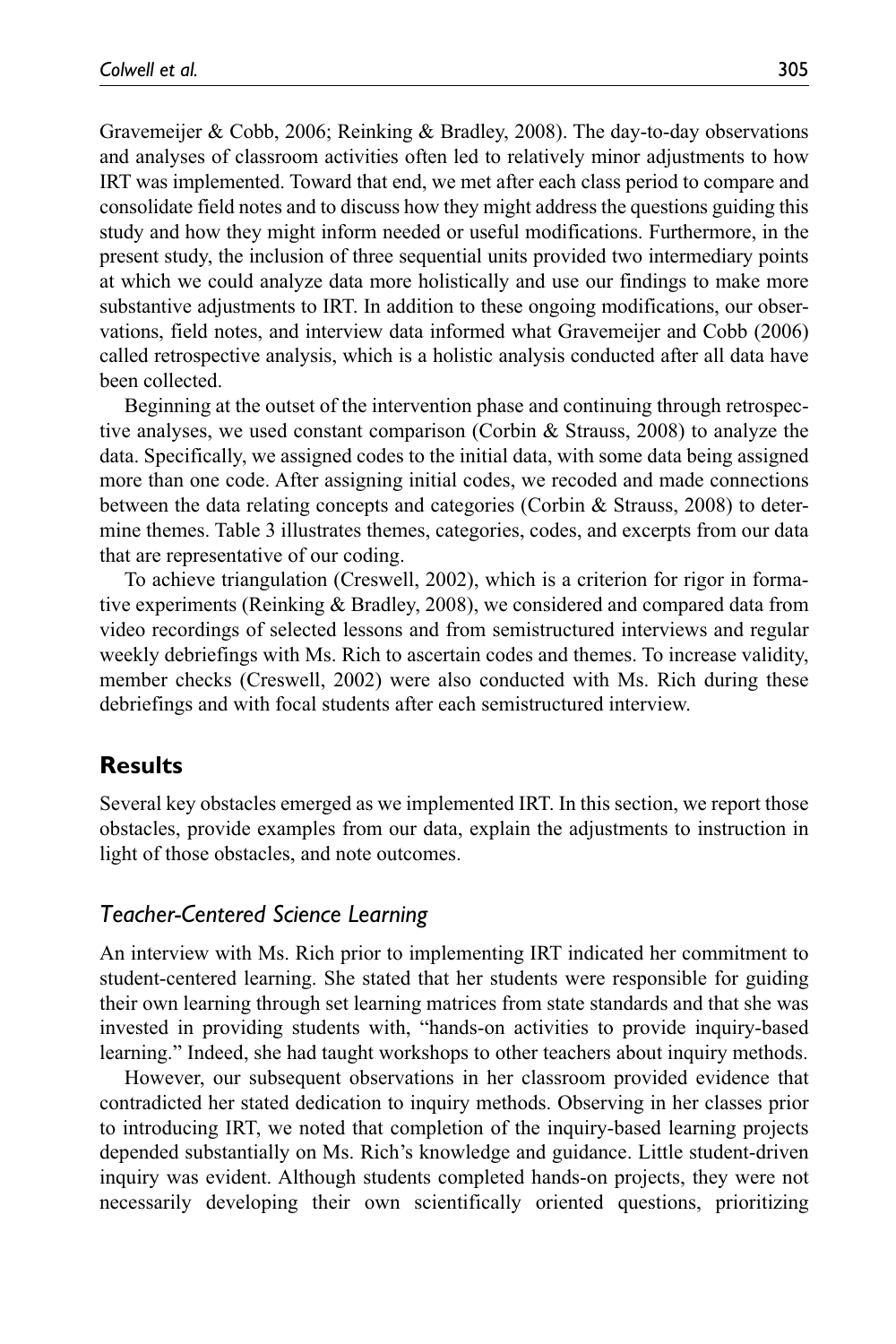| Theme                                                   | Category                                            | Code                                                         | Example                                                                                                                                                                                                                                                                                                                                                                                          |
|---------------------------------------------------------|-----------------------------------------------------|--------------------------------------------------------------|--------------------------------------------------------------------------------------------------------------------------------------------------------------------------------------------------------------------------------------------------------------------------------------------------------------------------------------------------------------------------------------------------|
| Teacher-<br>centered<br>science<br>instruction          | Teacher as expert<br>in classroom                   | Student reliance<br>on teacher<br>knowledge                  | Nicole wants to give up after she can't<br>answer the question, "Where is sodium<br>found?" on her first search. Asks Ms.<br>Rich for help (field notes, 2/10).                                                                                                                                                                                                                                  |
| Structure of<br>assignments                             | Lack of<br>experience with<br>inquiry projects      | Hesitance to search<br>for answers by<br>students            | Hannah is uncertain about her<br>results. Consistently asks partner<br>for reassurance for website and<br>correctness of the information (field<br>notes, 1/27).                                                                                                                                                                                                                                 |
|                                                         | Scaffolding for<br>assignments                      | Confusion about<br>assignment goals/<br>parameters           | After 20 min, Naomi said, "I don't really<br>know what to do" (field notes, 4/14).                                                                                                                                                                                                                                                                                                               |
| Previous<br>experiences<br>searching on<br>the Internet | Resistance                                          | Reluctance to<br>use strategies<br>modeled                   | Samantha enters "red hair genetics" as<br>search term and then rephrases the<br>search to "Where does red hair come<br>from?" without reading the results<br>(field notes, 4/14).                                                                                                                                                                                                                |
|                                                         | Lack of<br>persistence                              | Finding answer<br>quickly as primary<br>motivator            | Natasha gets discouraged when she<br>can't find information quickly and stops<br>looking (field notes, 2/3).                                                                                                                                                                                                                                                                                     |
|                                                         |                                                     |                                                              | Hannah scans the descriptions in the<br>search results list, but does not look at<br>any websites. She takes notes directly<br>from the results list (field notes, 2/3).                                                                                                                                                                                                                         |
|                                                         |                                                     | Sharing of websites/<br>information                          | Natasha asked, "Do you know a good<br>website where I can find all this stuff,<br>Anna?" Anna told her to go to Google<br>and enter "eye color genetics" and<br>pointed to a site that had the relevant<br>information for the project (field<br>notes, 4/14).                                                                                                                                   |
|                                                         | Use of established<br>personal search<br>strategies | Idiosyncratic search<br>strategies                           | Kate opens up Blackle search engine<br>on her computer and types, "What<br>chromosome pair is epilepsy located?"<br>She then picks the first result<br>returned, goes to the web page,<br>reads, takes notes—never checks the<br>information on the page to see if it's<br>reliable (field notes, 4/14). Mary types<br>"pure silicon is found where" as her<br>search terms (field notes, 2/10). |
|                                                         |                                                     | Reliance on<br>previous<br>experiences to<br>select websites | Shay types in the address for Wikipedia<br>and types in "red hair." She begins<br>to take notes. Ms. Rich reminds the<br>whole class to use Wikipedia as a<br>springboard for information. She then<br>goes to find sources to back up what<br>she has found (field notes, 4/14). Mary<br>goes back to Wikipedia after she can't<br>find information on her first search<br>(field notes, 2/10). |

**Table 3.** Coding Scheme Using Constant Comparative Methods of Analysis.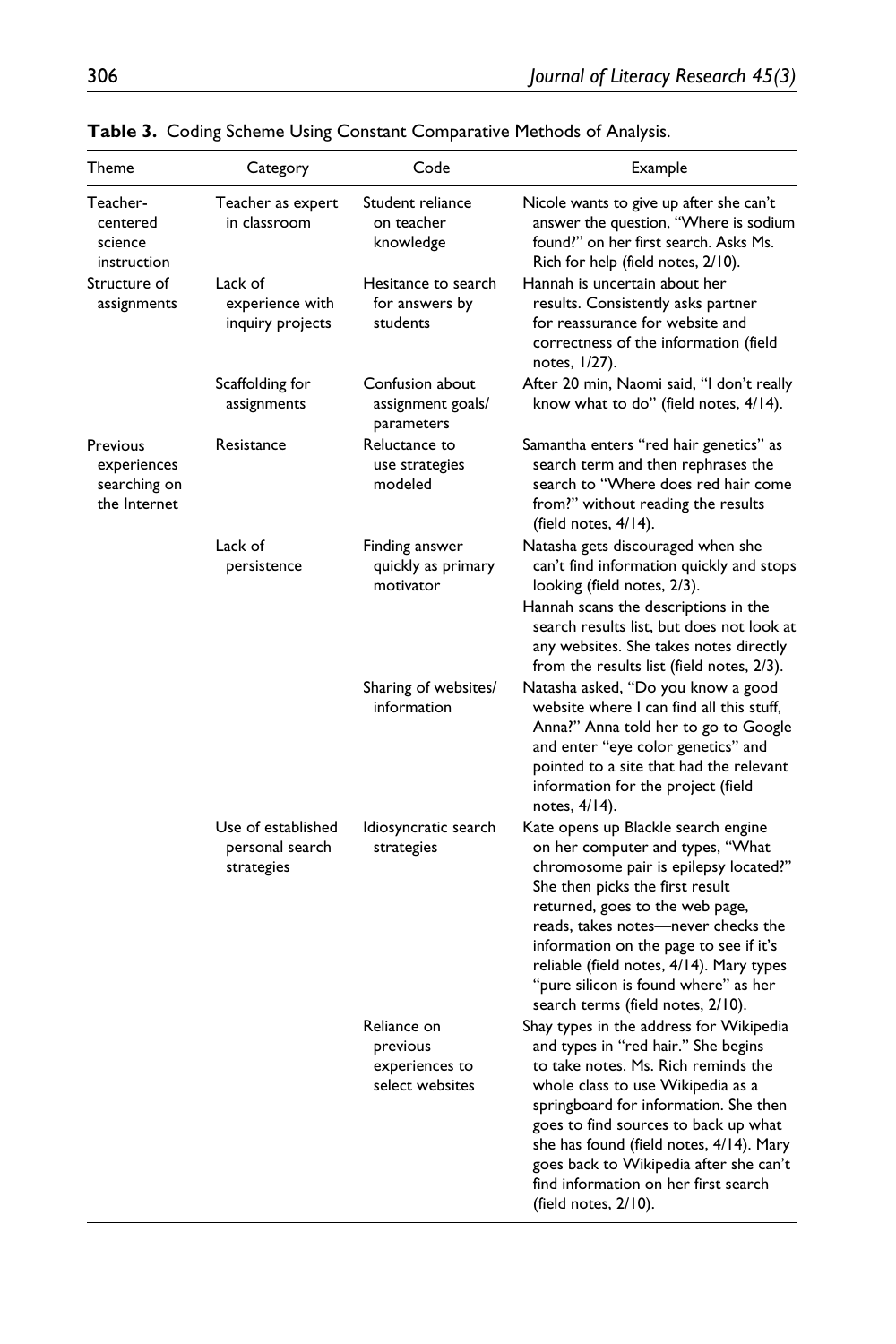evidence, or developing their own explanations. Rather, these activities aligned more with definitions of confirmation inquiry (Banchi & Bell, 2008), in which students conduct investigations to reinforce a previously introduced idea. Consequently, before IRT was introduced into these classrooms, students apparently had had little experience searching for information independently. Rather, students typically turned to Ms. Rich when they needed information or guidance in completing their projects or when they were experiencing difficulty completing the matrices. There was no clear imperative for students to locate, evaluate, and synthesize information independent of her assistance, either before or after IRT was introduced. Thus, we realized Ms. Rich's definition of inquiry stated in her interviews aligned more closely with Banchi and Bell's (2008) differed from her instructional methods. In interviews, Ms. Rich suggested her instruction was grounded in guided inquiry, in which student's determine their own methods for researching teacher-provided questions, but this definition was not entirely consistent with the instruction we observed her implement in her classroom, which seemed to more closely represent forms of confirmation inquiry instruction.

Both forms of inquiry are legitimate and confirmation inquiry indeed seemed more suitable for Ms. Rich's learning objectives in her science classroom, but this circumstance became an obstacle to accomplishing the specific goal of this IRT study when we observed students locating information on the Internet. Throughout the intervention phase, Ms. Rich required students to independently locate information on the Internet and she did not establish a specific number or type of online sources for students to locate during any of the inquiry projects to provide flexibility in locating information on the Internet; however, students continued to expect Ms. Rich to provide the necessary information and sources to complete projects. Thus, there was a disjuncture between the aims of IRT to develop students' independent use of appropriate and effective strategies for finding reliable and useful information on the Internet and Ms. Rich's role in the classroom. Our observational data repeatedly revealed how her stance interfered with accomplishing IRT's goal. For example, students tended to become frustrated giving up quickly when the first website they visited did not provide needed information and they turned quickly to Ms. Rich for help. Caroline, a focal student stated in an interview:

When I can't find something right away it's sort of hard because the first websites that pop up sometimes aren't sites I'd want to go to because the website looks weird, but when I'm in class I can ask [Ms. Rich] for help and it makes it a lot easier . . . Ms. Rich's pretty cool about [when we can't find information]. You know, she's pretty lenient . . . she doesn't want us to spend our hard earned time doing all this stuff and not having any results.

However, we observed that students were frustrated, and often seemed unmotivated, to continue searching for information on the Internet, because they were unable to quickly locate reliable even after we and Ms. Rich offered students suggestions and reminded them of strategies that had been discussed and demonstrated in the introductory lessons. Rather than searching widely for sites that might help answer their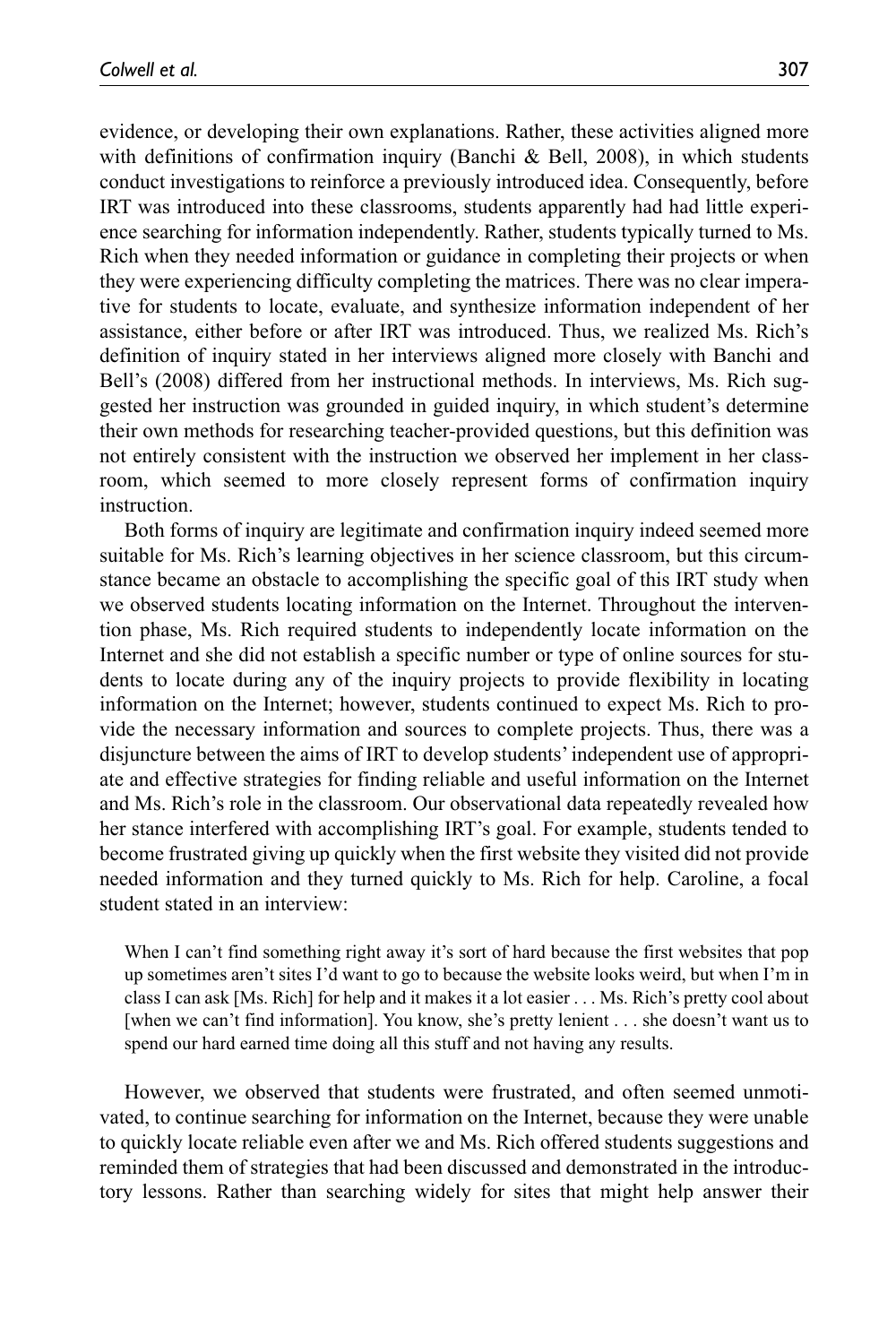research questions, some students would stop looking after finding one or two sites, claiming that there was no further information on their topic. Ms. Rich also often offered permission for students to stop looking or simply provided answers to students' questions, which was consistent with her role during projects prior to the introduction of IRT. Ms. Rich's offerings of information or permission to stop searching were well meaning and understandable; for example, she seemed focused on keeping students engaged with content. However, a byproduct of her stance was that students, in effect, had little need or motivation to invest in acquiring skills and strategies associated with locating and evaluating information on the Internet, nor an opportunity to apply them authentically in completing their science projects.

Indeed, we observed no genuine commitment to using efficient means to locate information or to exerting the effort needed to ensure its reliability, despite the repeated emphasis on and discussion of appropriate strategies. When we explicitly asked focal students to tell us what they were doing to evaluate a website, they were able to specify the presented strategies, indicating they were aware of them. However, observations showed that students did not consistently use these strategies in their independent searches of the Internet, opting instead to use information that was easily located without a concern for its reliability. As Josie told us, "I think it's [a strategy for evaluating information on a site] helpful if the first websites that pop up are credible." Completing the assignment was more important than critically evaluating the information or devoting much time and effort to finding useful and valid information. Ms. Rich's role as expert and her willingness to be an authoritative source of information seemed to sustain that perception.

Students' reluctance to critically evaluate information, particularly by comparing and contrasting information at multiple sites, was also reinforced by a perception that the Internet's value was to find quick and immediate access to appropriate information. We also came to realize that our presence as participant observers was a factor that exacerbated students' dependence on quick sources of information. For example, we found students' comments in our data, such as the following: "It's a lot easier because if you don't understand, you can ask a teacher or one of you guys to help, so that way you aren't just sitting there trying to figure it out." Consequently, we redoubled our resolve to avoid providing answers and to scaffold strategies with strategic suggestions.

We also introduced more small-group work, reasoning that students might be more likely to use the strategies discussed, if they could help and reinforce each other. In addition, during whole-group discussions, we emphasized the need to be persistent in using strategies for locating and evaluating websites. We moved immediately to working with partners or in small groups after these introductory, whole-group discussions. Consistent with the small-group interactions and modeling that previous work has shown to be a key component of IRT, students were encouraged to share their strategies and approaches with each other in finding and evaluating information. We hoped that work in small groups might reinforce persistence and carry over to individual work and reduce the inclination to seek Ms. Rich's, or our, assistance. We also discussed with Ms. Rich what we had observed and, with her agreement, we decided that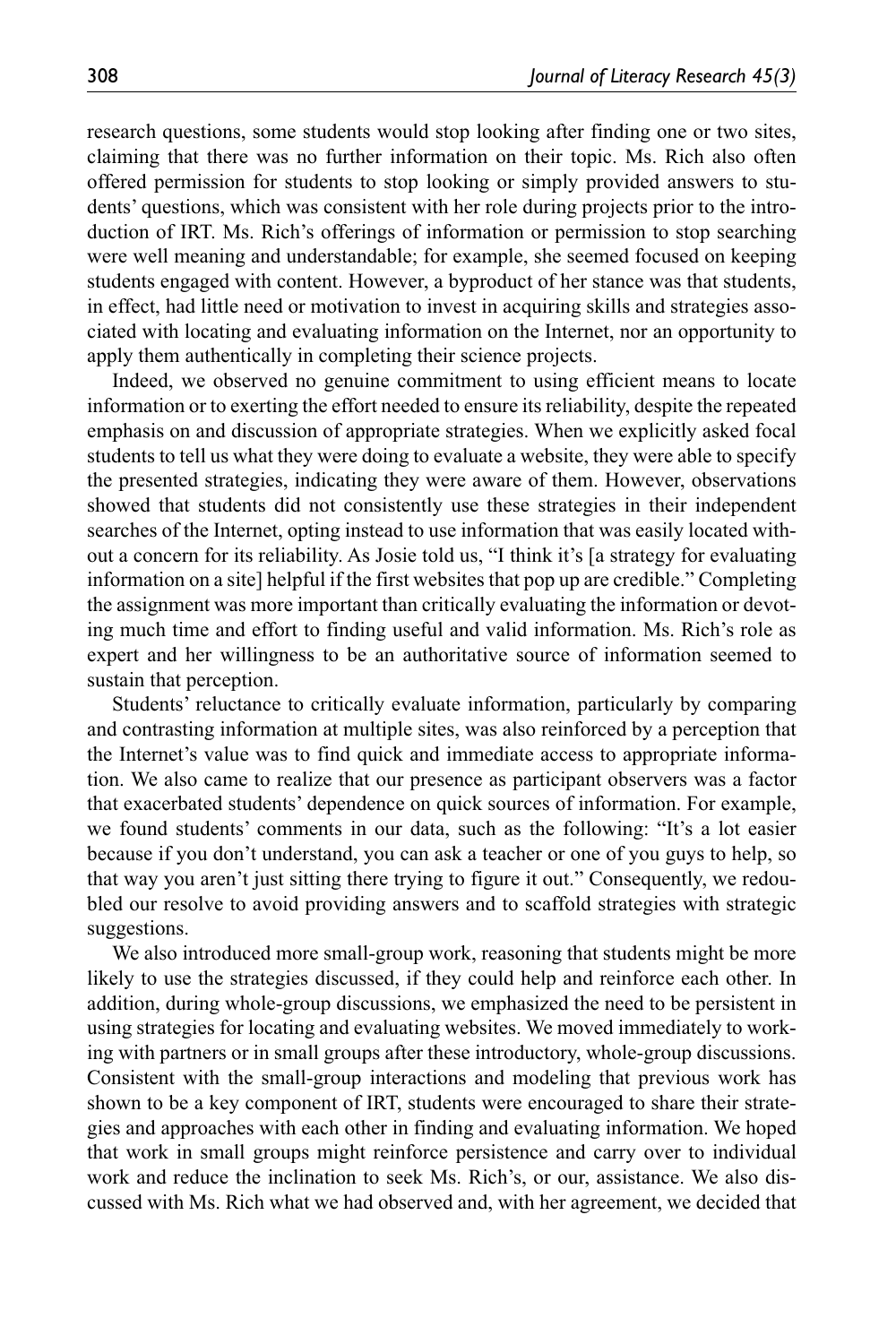it might be beneficial for her to shift the emphasis of the inquiry projects away from individual contributions to shared responsibilities in a group. We hoped that doing so would create an environment where students would rely on each other with less pressure to find sources quickly.

These modifications seemed somewhat successful for one or two class periods. However, use of practiced strategies diminished rapidly after being initially introduced, and students, even in small groups, quickly reverted to asking Ms. Rich for answers and help after only perfunctory searches for information. Furthermore, Ms. Rich was willing to assist them by providing answers or definitive, reliable sources, which might have been a natural response to knowing that her students would be held accountable for concepts and facts on high stakes, standardized assessments. Furthermore, although group projects did increase student interactions about strategies, it was also clear that one student in a group often took the responsibility for finding information with the group's acquiescence, shouldering the pressure to find information quickly with little evaluation.

For example, Mary, Rita, and Shay were working as a group on a project about genetics. We observed Mary reading from her laptop while Shay took notes, and Rita worked on a design for a cover sheet. The following exchange occurred when Mary expressed doubt about a website:

- **Mary** : I can't find the author of this website, so I'm not sure that it's an okay site. Should we use it?
- **Shay** : I don't know. That's your job.
- **Mary** : Well, it's the only one with stuff I understand and we need to finish, so I'm using it.

Our field notes had many such examples, illustrating the subtle factors that may inhibit the developing of strategies for locating and evaluating information on the Internet.

#### *Structure of Inquiry Projects*

A related obstacle that emerged in our data was the structure of the inquiry projects. The projects did not consistently support our definition of inquiry in science, because they required finding specific information to meet Ms. Rich's requirements. For example, the first project involved students researching independently an element of the periodic table that they selected based on the first letter of their last names (e.g., Smith/ sulfur). Students were asked to use the Internet to complete questions and prompts about the element as the basis for developing a pamphlet featuring their element. However, the questions were framed to accommodate a single correct answer. Thus, the Internet became like an index to locate correct answers. Even then, students became frustrated because some technical information (e.g., the half-life of a manmade element) was difficult to find.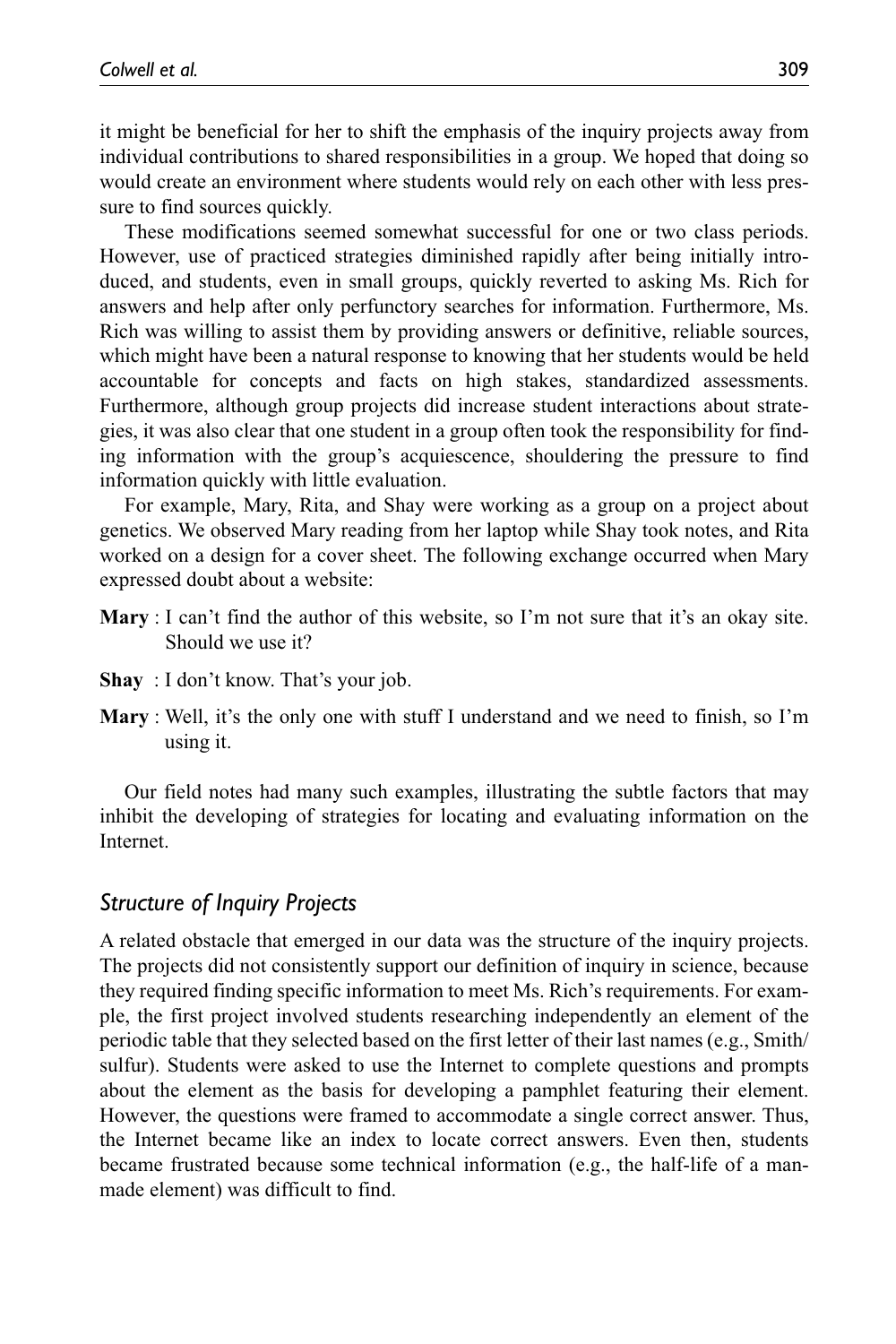We also observed that students rarely clicked on a website's links to other sources. They seemed to be searching for a single website with all of the information needed to answer the questions guiding the activity. For example, students would read the short descriptions of each site's content found on the page showing the results of their search. Then, they would discuss the list of sites with one another to determine which site most likely had all of the information for the answers they were seeking. In one instance, Mary found a website that contained the answers to many of the project questions for her element and shared the site aloud. Within minutes, almost all students had navigated to that site, rather than engaging in persistent exploration across multiple sites to gather information and to evaluate credibility and utility. Not finding such a site, they would ask Ms. Rich for help, claiming that the sought-after information was not available.

We observed this pattern repeatedly throughout the first inquiry project on elements. Furthermore, students rarely moved beyond the list displayed on the first screen to appear after entering a search term or phrase into a browser, sometimes even being hesitant to explore beyond the first site listed in the results. For example, in our field notes we observed that Stacy consistently asked a classmate sitting nearby if she should click on links other than the first one listed. Further observations and interview data revealed that students were often looking for answers to the questions in the search results list itself, and they were assessing the usefulness of sites based on whether an answer to one or more of the project's questions was addressed in the brief preview under each site listed on the first page. When we inquired about this reluctance to explore multiple sites displayed on the search results, a student, Kate, responded that "none of these sites look useful [because I don't see an answer to one of the questions]."

Furthermore, students did not attend strategically to the organization of an accessed website, nor did they often follow associated links within a website, even if those links might be promising sources of information. Despite that the importance of checking the consistency of information across sources had been emphasized in the wholegroup sessions, students rarely looked beyond one source to verify information. Also consistent with Ms. Rich's stance, we observed her telling students that she had already found websites with pertinent, reliable information for their projects. Although her intentions were to be helpful and to reinforce the issue of reliability, her stance reduced opportunities for students to practice and perhaps internalize diligent and strategic searching for information in the less-definitive landscape of information on the Internet.

To address these findings, we collaborated more closely with Ms. Rich to modify the inquiry project for the next unit, making suggestions about how it might foster more interdependent group work, mutual learning, and less specificity in final products. Thus, the second project was more open-ended allowing students to select and design an ecosystem based on information located on the Internet. Ms. Rich informed students that they could display their results in any manner ranging from a written report to a diorama as long as it was based on reliable information from the Internet.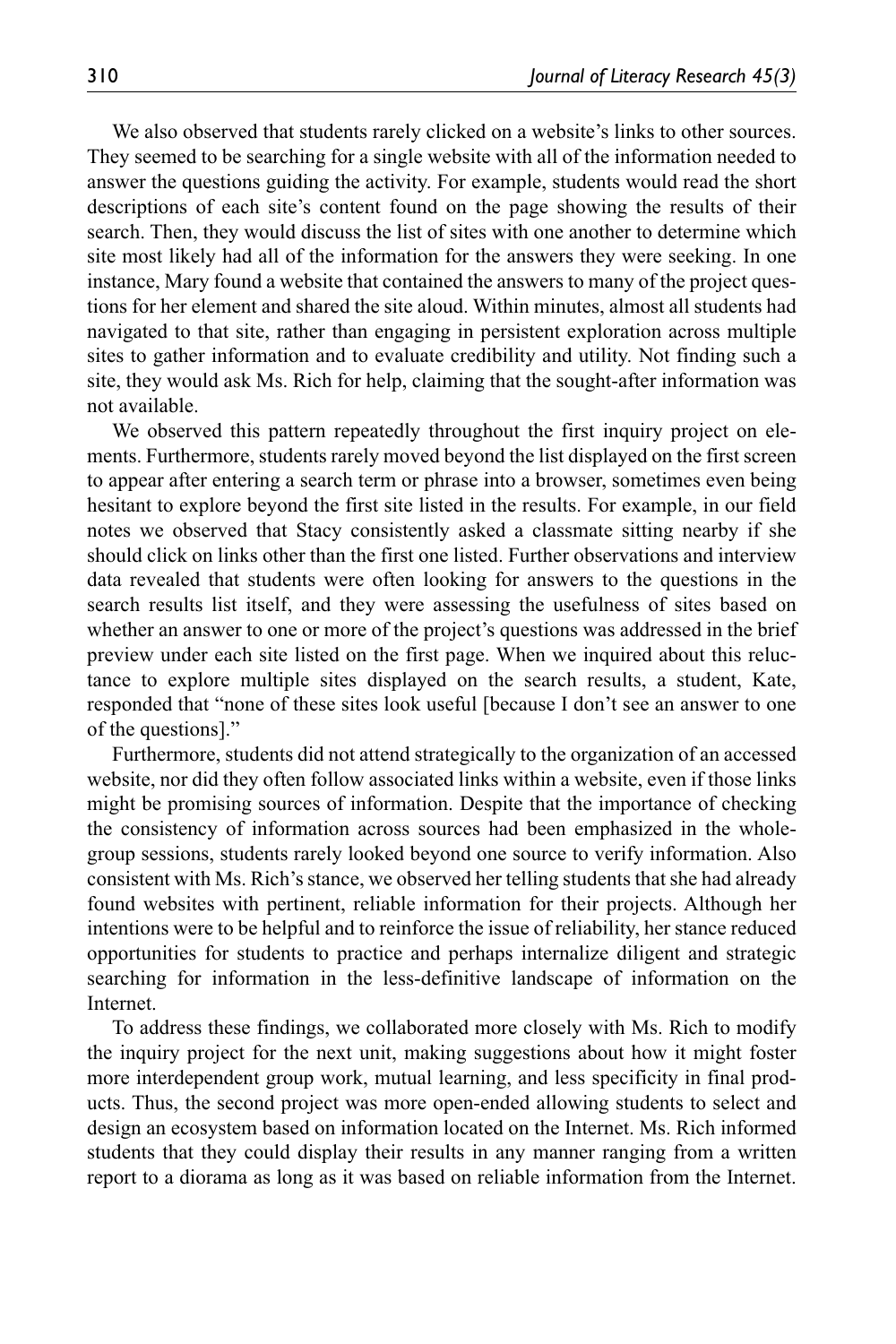The only requirement was to follow the state standards provided to students at the start of the project.

Although this project offered greater freedom for inquiry and more naturally implied the use of multiple Internet sites to find information, students seemed ill prepared to conduct a project with so little structure and explicit direction. As in the first project, students often gave up when it was difficult to locate information. However, in the second project, this response seemed to be a result of students' uncertainty about the steps or processes they should take to initiate the project. Nonetheless, our observations suggested that students were more enthusiastic working in groups in this project, and they were pleased that they could decide on the final product. For example, Kate remarked that she liked the group work: "It's easier because you are not by yourself and frustrated. It's [*sic*] like supports for you." Caroline, another focal student, noted that group work sometimes made research easier: "If I found something, my friend and I could go to the same website and find something, and vice versa if she found something I could use it. And we could give each other tips and tricks that we liked."

Based on these results, an additional modification was made in a third inquiry project. To further scaffold the students' inquiry process, the third project provided students with guiding questions for researching a specific genetic trait (e.g., hair or eye color) of their choosing. These guiding questions enabled more flexibility than the first project, but provided more structure than the second. Although our observations for this project were limited because the school year was drawing to a close, we did observe a few indications that this adaptation was beneficial.

The more open-ended approach encouraged students to increase their use of appropriate search strategies to find multiple websites with information instead of searching for the answer to a specific question. For example, earlier in the intervention, we observed students typing entire questions into a browser's search bar to find specific answers. But, by the final project, students had begun to utilize some of the strategies discussed during the introductory lessons, such as using *and*/*not* and quotation marks to more efficiently and precisely find relevant information.

Overall, our data suggested that moderately structured, open-ended inquiry projects were better suited to stimulating students to practice appropriate strategies introduced in the introductory lessons. However, there was no evidence that these projects, regardless of structure, induced students to adopt and apply these strategies independent of the tasks at hand.

#### *Students' Previous Experiences Using the Internet*

Another obstacle was a disjuncture between the research skills students had used before the project and approaches highlighted during IRT lessons and the inquiry projects. As indicated by their responses to the survey, most students used the Internet regularly, although more outside, than inside, of school. In interviews prior to implementing IRT, almost all students stated that they used one of the popular search engines to find information for schoolwork, mainly at home.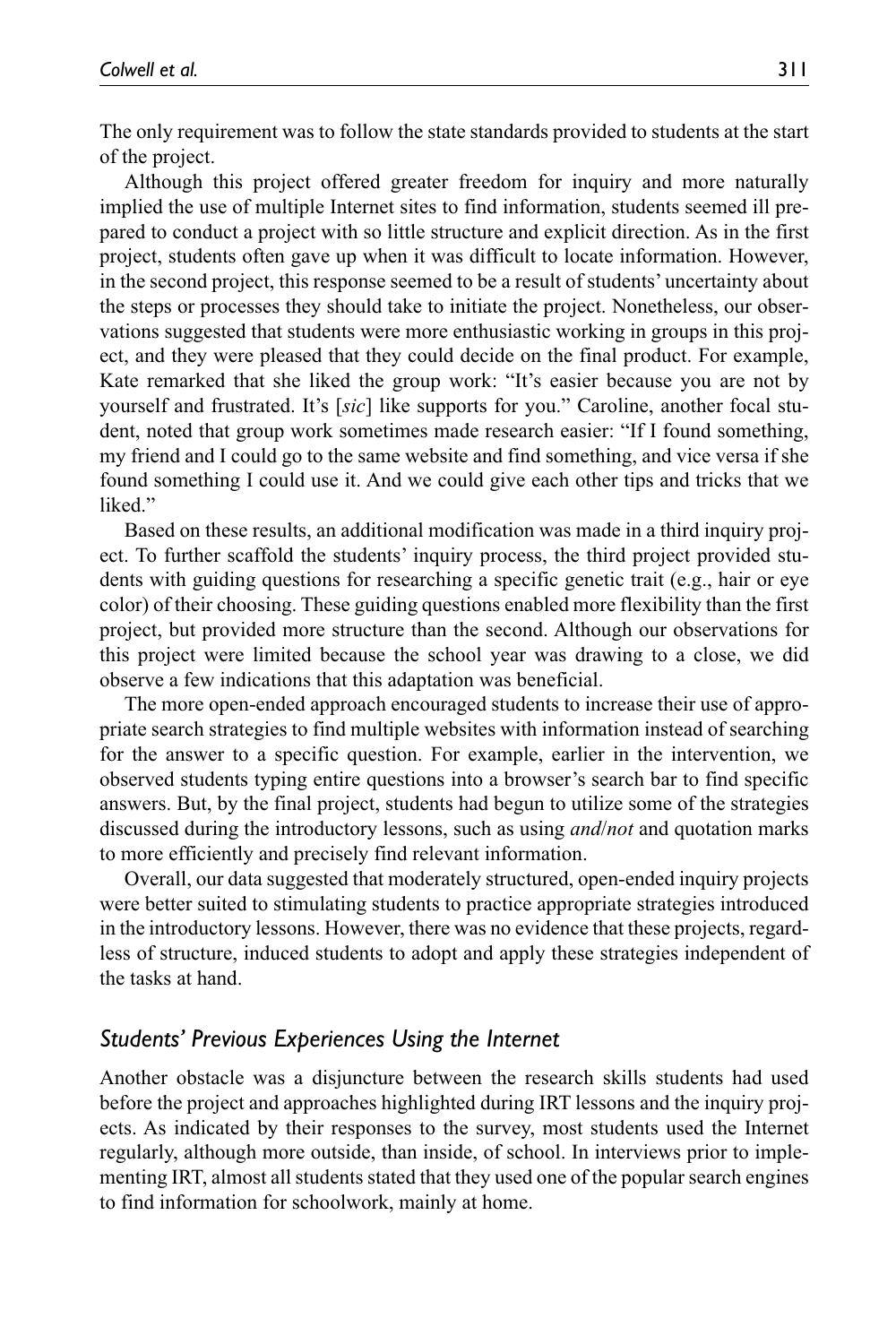These previous uses of the Internet apparently established personal, idiosyncratic skills, strategies, and dispositions for using the Internet to locate and deal with information. Our data suggested that students' experiences outside of school became default strategies in school and persisted as preferred approaches, even when IRT introduced more academically valued strategies. During interviews prior to the intervention, students alluded to their personal strategies when asked about how they located information on the Internet, and we observed them revert to those strategies when engaging in the inquiry projects, even shortly after more reliable strategies had been introduced and practiced. For example, a common strategy was entering a question as a search term and considering as equally credible any links listed in the results of a search. When we first observed this strategy, we offered students a short lesson on the way browsers organize websites, including pointing out paid advertisements and explaining how programmers can use tags, thus altering content so that a website would appear earlier in a result list, often to generate more traffic for the site. Students seemed to apply this awareness immediately after it was introduced, but they persisted in selecting sites that appeared at the top of the list in subsequent searches.

Although students' personal search strategies may be legitimate and allow them to locate credible websites, few students' reported using the Internet outside of school in ways that required diligent searching for useful and reliable information. Instead, as evidenced from transcripts of interviews, it was apparent that students engaged in a variety of mostly nonacademic activities, such as visiting craft, gaming, wildlife, and social websites or just surfing the Internet serendipitously. For example, one student, Caroline, explained, "I like to go to ft.com, which is a crafting website, and then I like just going to Google and searching stuff." Thus, students were not well practiced in searching for information on the Internet in ways considered appropriate for academic work, and they tended to retain more superficial strategies even when academic work was framed to emphasize a more diligent and critical stance.

Even after the IRT lessons, which included guided practice, and after reframing the projects in the intervention, students frequently used inefficient and sometimes inappropriate strategies and encouraged their use, implicitly and explicitly, among their peers during small-group work. We observed that students often shared personal strategies that undermined or short-circuited the strategies presented within the IRT lessons, thus legitimatizing their use among peers. For example, in the unit on genetics, one group of students decided to research if cystic fibrosis was genetically inherited and, if so, how. When one of the group members, Claire, found a website that described a host of genetic disorders including cystic fibrosis, she immediately shared the site with others in her group and they then shared the site with the entire class. This strategy for finding information was observed repeatedly throughout the intervention even after warnings that the credibility of a site needed to be determined in advance. Claire and her group mates described the site they found as "full of information" and almost immediately all students navigated there and culled information. However, no student mentioned ascertaining the credibility of the site. When we, and Ms. Rich, asked students to explain why they thought this site contained credible information, they then reluctantly followed procedures they had learned to gauge credibility.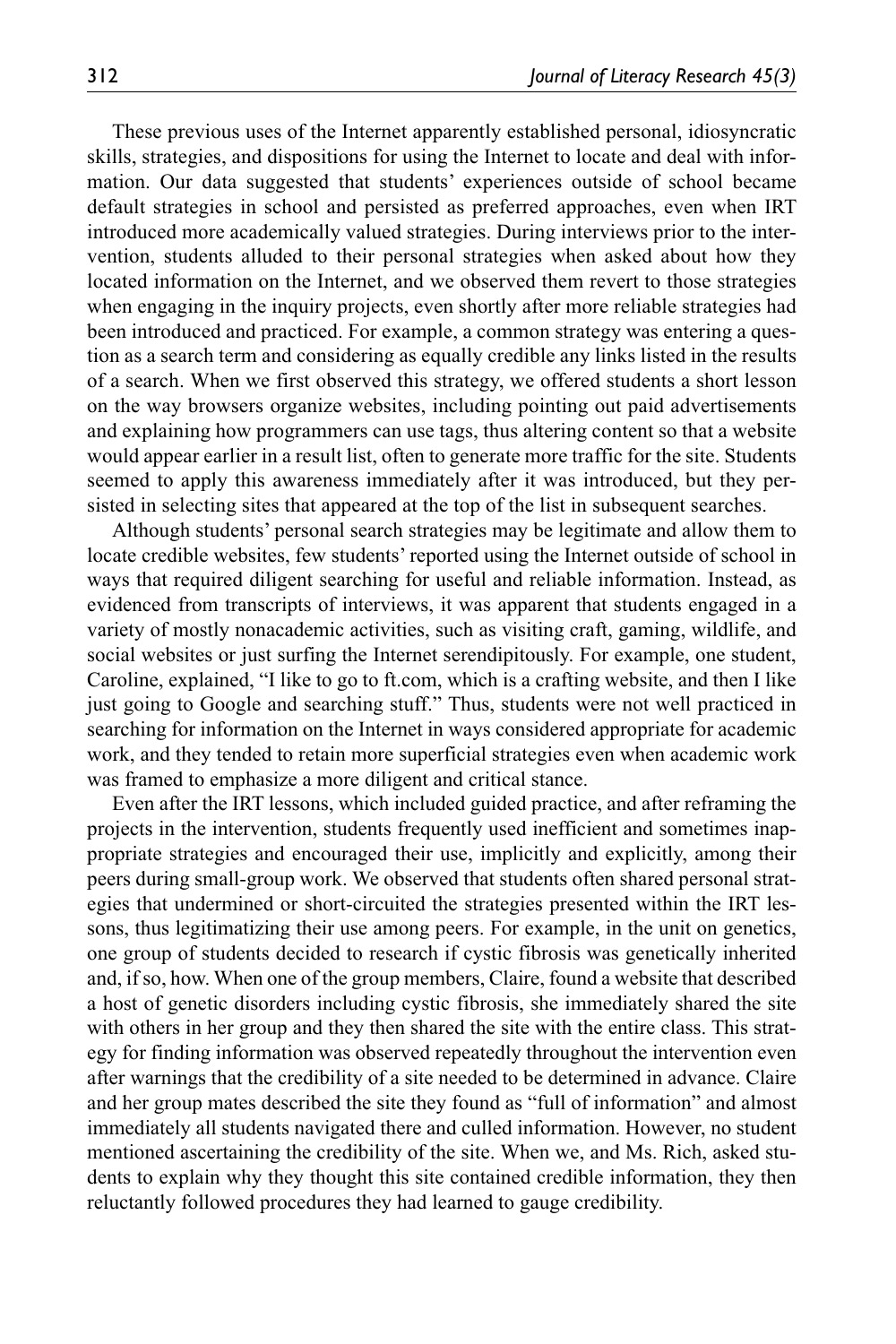Furthermore, even after Ms. Rich pointed out that many sites about disorders are written by people who have been diagnosed with that disorder and not by a doctor or medical group, students persisted in using these sites. Although someone diagnosed with a disorder may present valuable and applicable information in an online forum or website, she emphasized that such information should be weighed in light of more professional opinion from more authoritative sites.

To address the realization that students' idiosyncratic strategies were resistant to change, we increased attention to IRT's focus on students as informants open to comments and critique from their peers. In other words, we introduced more group discussion critiquing any strategy that might be suggested, hoping to increase students' personal investment in using them. We reasoned that students who suggested appropriate activities that were sanctioned by the group might be more likely to use them and that they might more likely be adopted among their peers. Thus, we encouraged students to volunteer their own strategies to the group and we drew attention to students who were using useful strategies spontaneously by asking them to share what they were doing with the class. A student or group that volunteered was encouraged to present a strategy informally to the entire group using the interactive whiteboard. This approach allowed for critique, comment, and comparison with other possible strategies, often involving minor adaptations to the strategies we had introduced in the introductory lessons and sometimes to new, and often reasonable, alternative strategies.

This modification was somewhat successful, because subsequently we observed students occasionally using simple evaluation criteria to determine reliability. For example, our field notes indicated that shortly after these modifications, three focal students independently searched for information about authors mentioned in one informational site. When asked to explain, their responses indicated that they were trying to determine whether the authors were credible sources. Yet, these more encouraging results, too, gradually faded. In the final week of the study, we observed students returning again to inefficient and inappropriate evaluative strategies based on their previous experiences or simply avoiding the issue of reliability entirely. For example, in the final project at the end of this study, Latrise, one of the students who had previously searched authors to establish credibility, explained that she looked only for sites with the keyword *science* in the title, because, as she explained, "They have a lot of science information in one place so you don't have to read a lot of different pages."

Yet, the postintervention interviews with students clearly revealed that the intervention had prompted more conscious consideration of issues of locating and evaluating information. That is, even though we did not observe students consistently using the search or evaluation strategies in IRT lessons, they were aware that they should be using them, and they were able to identify them when asked. For example, when students were asked what they would tell a friend who was looking for information about Global Warming on the Internet, students consistently identified the strategies introduced in the IRT lessons, as illustrated in the following transcript of an interview with Kate: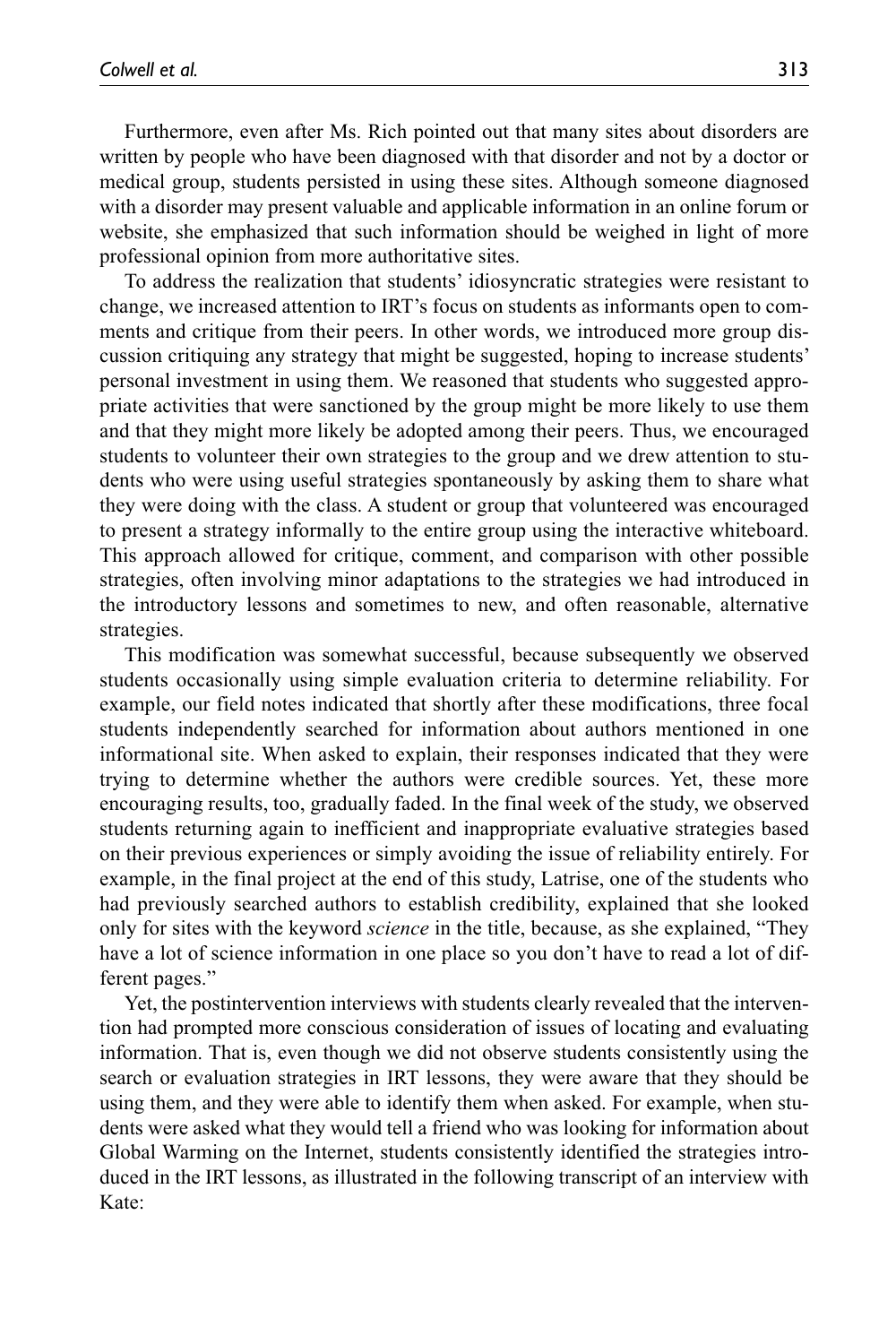First I'd tell them to scroll down to the bottom of the page and see when it was made and see if it had the author. Then I'd tell them to go to where it says the website address and go all the way to where it has a .com or .org and then go there and see . . . if it's credible.

Thus, it should be noted that despite the obstacles reported here, the goal of this formative experiment was met partially. Students, when asked, could articulate appropriate strategies highlighted in IRT and could demonstrate them, at least superficially. But, they did not internalize them to use spontaneously when engaged in inquiry projects.

#### **Discussion**

This investigation aimed to investigate implementing IRT in two science classes deemed conducive to achieving the goal of developing digital literacy on the Internet. However, several prominent obstacles emerged in our data that inhibited students internalizing strategies and dispositions related to locating and evaluating information on the Internet, at least to the extent that they would use them consistently in independent work. These overlapping obstacles and our attempts to accommodate them in implementing IRT, as reported in previous sections, extend and clarify previous findings, suggest implications for further research and the development of relevant pedagogical understandings, and inform practice. In this section, we discuss findings in relation to these areas as well as the limitations and generalizability of findings and conclusions.

Overall, our findings reinforce and extend the existing literature that identifies a relatively long list of diverse obstacles to integrating digital literacy into instruction aimed at developing digital literacy (Hutchison & Reinking, 2010, 2011). Our findings add another, perhaps subtler and potentially more challenging, category of pedagogical obstacles to effective curricular integration, specifically, integration that develops ingrained, spontaneous use of strategies for locating and evaluating information on the Internet when completing academic tasks.

For example, even when an environment is particularly conducive to developing digital literacy, many pedagogical challenges remain. In the present study, engaging students in inquiry-oriented projects and highlighting useful strategies did not lead to sustained use of those strategies, even in an academic context where they are particularly appropriate and applicable. Students were able to describe appropriate strategies at the conclusion of this investigation, and they could demonstrate them shortly after strategies had been introduced, discussed, and practiced in class. However, soon after, they reverted to more superficial, less effective strategies they had used previously. For the students in this study, those previous strategies, often developed through activities on the Internet outside of school, appeared to be firmly entrenched and not easily altered beyond a few tasks for a relatively brief time.

That finding has implications for assessing students' strategies and dispositions to find and evaluate information on the Internet. That is, assessments immediately following instruction may suggest that students can identify and use appropriate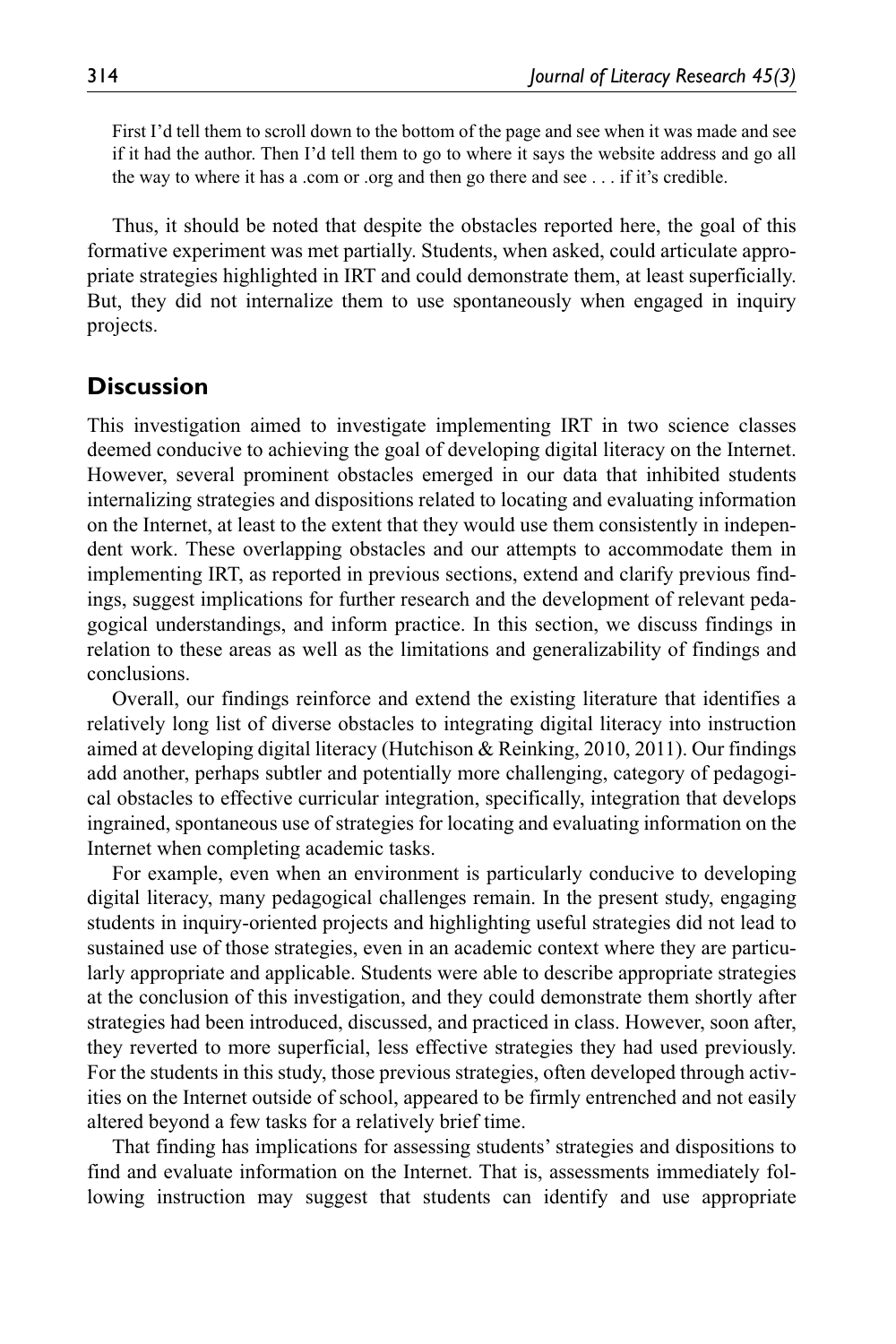strategies. However, it may not necessarily be an indication that they will subsequently use them spontaneously in future tasks, nor that they have acquired the dispositions that lead to more strategic and critical stances toward information on the Internet. As in many other efforts to develop strategic skills and dispositions, spontaneous transfer to more authentic tasks is the acid test that should be the measure of an intervention's success. In that regard, our findings suggest that future investigations of IRT or other related interventions should adopt goals and indicators focused on the transfer of strategies to tasks on the Internet that are some distance in time and context from the explicit introduction of strategies.

Our data and instructional modifications suggest avenues for obtaining more desirable longer-term outcomes. Increasing small-group work and reframing the inquiry projects appeared to promote more use of the strategies highlighted, although these modifications ultimately did not lead to lasting effects. Specifically, instructional activities that were more open-ended, not suggesting a single correct response, may be more conducive to promoting effective search strategies for and critical evaluation of content on the Internet among middle-grade students. Small-group work dedicated to finding and evaluating information on the Internet, which was easily and naturally integrated into the inquiry projects in these science classes, may also help reinforce strategies and dispositions, especially when at least one of the students in a group is inclined to use them and when the group work is framed specifically to highlight strategic and critical stances. However, our data suggest that group work must be structured in such a way that all students become involved in exercising the appropriate strategies and dispositions as opposed to one student taking on that role consistently. For example, students could rotate roles including the role of establishing reliability, which is an approach frequently taken in reciprocal teaching.

However, in the present investigation, Ms. Rich's strong, and understandable, inclination to be a ready source of information relevant to completing the inquiry projects may have mitigated the influence of such modifications. Despite Ms. Rich's commitment to inquiry learning, with its emphasis on developing alternative explanations independently (e.g., Olson & Loucks-Horsley, 2000), her need to be helpful, along with external pressures, such as following state standards and preparing students for state tests, worked against framing instructional tasks as open-ended, independent inquiry. We conclude that without such an authentic frame to inquiry, science as a subject area may not be particularly conducive to accomplishing the pedagogical goal of this formative experiment. Thus, part of our emerging pedagogical theory in relation to IRT is that teachers may need to consider broadly how information is made available to students in the context of inquiry-oriented projects and specifically to consider their own role in assisting students' searches for relevant information.

Our investigation suggests that, at least in the context of inquiry projects involving the use of the Internet, it might be appropriate for teachers to strive against the often natural inclination to be a ready source of specific information for students. Instead, when students ask for specific information, a teacher might use such requests as an opportunity to query students about what strategies they have used thus far, to constructively critique those strategies, to make suggested modification in their approach,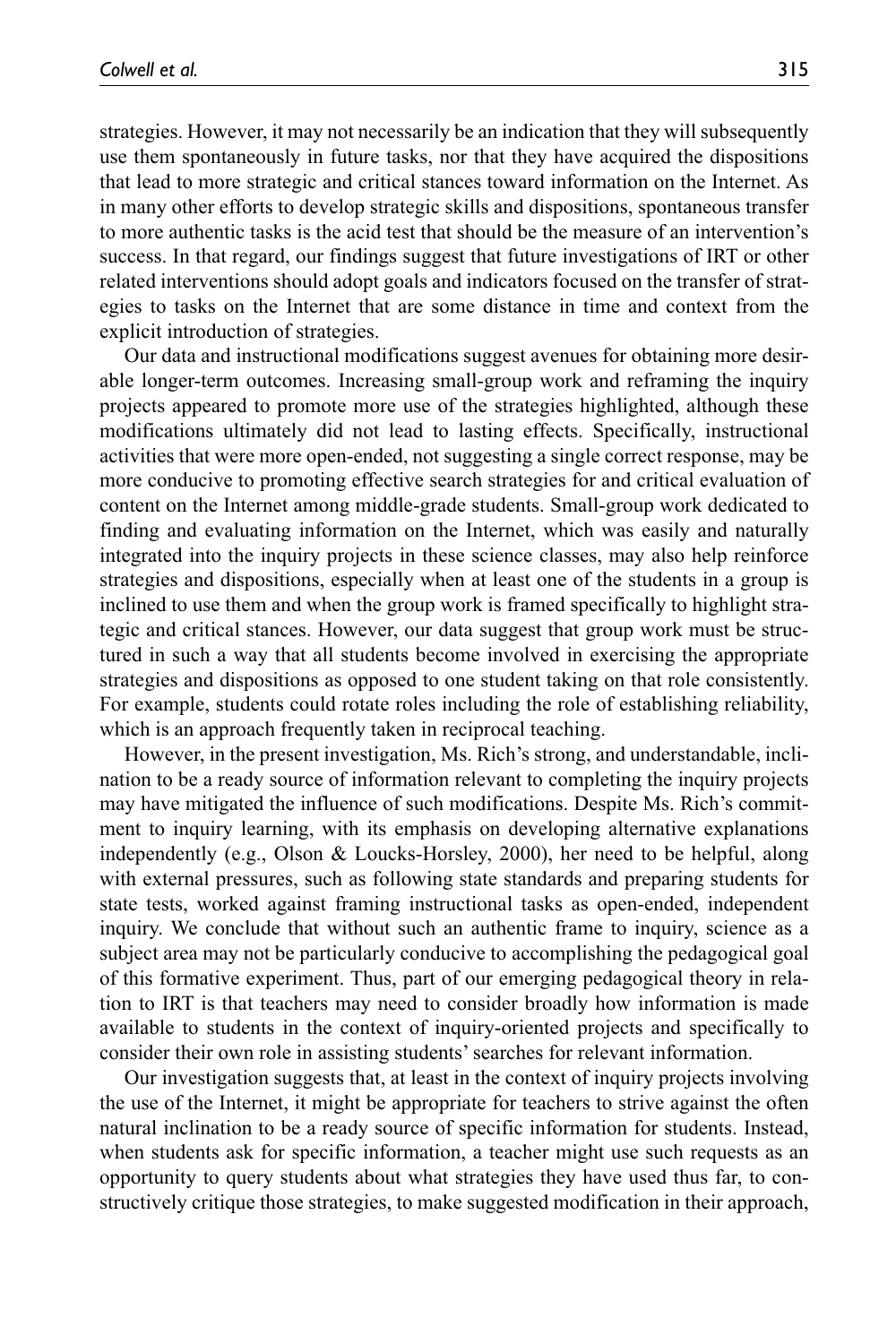and to model appropriate strategies (e.g., "Here is what I might do to find relevant information."). The influence of such a stance and such responses in enabling students to internalize strategies and dispositions awaits further study. Likewise, it may be helpful to have students share their own strategies with the entire class followed by discussion and critique within the context of searching for information on the Internet.

One useful pedagogical understanding that is reinforced in the present investigation is that locating and evaluating information is perhaps the central, and most challenging, aspect of developing digital literacy on the Internet among middle school students. A similar conclusion was reached in previous investigations of IRT with middle school students in language arts classes (Leu et al., 2005, 2007, 2008). Apparently, the strategies and dispositions associated with finding and evaluating information on the Internet are no less challenging in science classrooms where there is above-average achievement in a socially stable context and an experienced teacher dedicated to using inquiry methods and open to integrating technology into instruction. Consequently, researchers and teachers aiming to develop digital literacy on the Internet might give more, and more specific, attention to locating and evaluating information on the Internet and have realistic expectations about the pedagogical challenges of inculcating an appropriately strategic and critical stance.

Cumulatively, investigations of IRT suggest that other aspects of digital literacy on the Internet such as asking good questions and appropriately synthesizing and communicating information are likely to be developed when students have a heightened awareness of and commitment to strategically searching for reliable information on the Internet. Search strategies, too, can be at least reinforced by, if not grounded in, the critical stance associated with evaluating sources. This tentative interpretation emerges more holistically from our retrospective analysis across all of our data (Gravemeijer & Cobb, 2006) and which is consistent with data and analyses in previous studies.

A more general pedagogical theory that fits our data and that may be particularly useful for educators and researchers interested in developing appropriate skills, strategies, and dispositions for using the Internet is the principle of least effort. Originally proposed by Zipf (1949) as a general theory of human ecology, the principle of least effort has been applied more specifically to research in information science (e.g., see Liu & Yang, 2004). The design of online library databases, for example, is guided by the assumption that users want to find the most information with the least effort. Similarly, in this study, and in our previous work, we have found that many middlegrade students do Internet searches guided essentially by that principle, although in school, maximizing academic achievement or at least demonstrating satisfactory performance on an academic task may be the primary motivation instead of maximizing the return of information.

The principle of least effort seems to capture the essence of the obstacles we faced in effectively implementing IRT and may be the key to confronting them instructionally. How can interventions with goals similar to IRT be implemented to accommodate or confront the principle of least effort? The principle of least effort provides an explanation for students' continued reliance on their previous well-practiced strategies for locating information (why learn or practice a different approach?); their focus on getting the correct answer,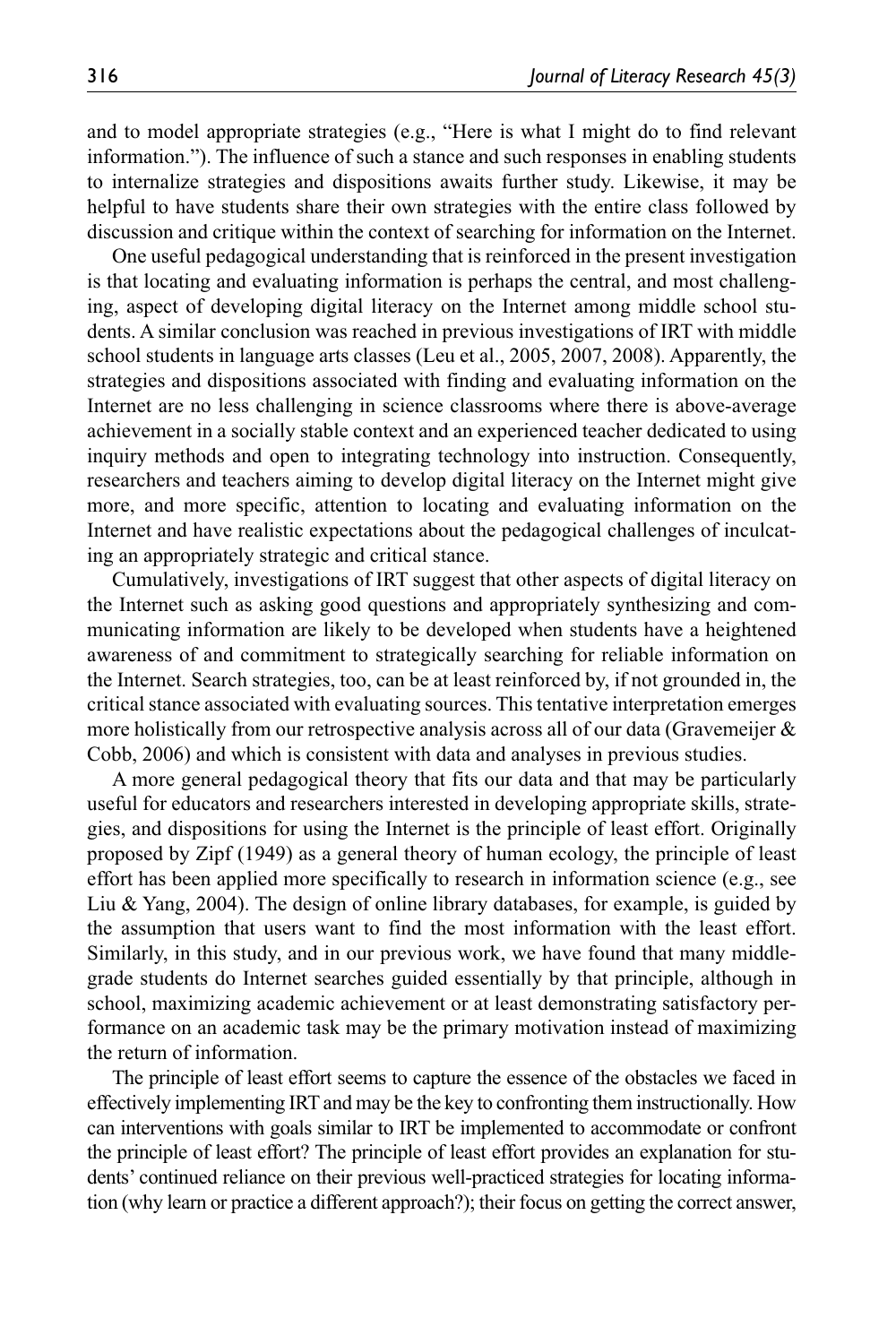which is easier than dealing with ambiguity; and the availability of Ms. Rich's ready assistance, which inhibited independent efforts and perseverance.

A central challenge, then, in designing and implementing instruction toward accomplishing the pedagogical goal of developing digital literacy on the Internet, may be to suppress or to overcome these natural tendencies. Addressing that challenge may take much longer than even the months devoted to IRT in the present investigation. It also suggests that it may be necessary to lay the groundwork for strategic and critical stances to Internet in elementary school, a possibility that education leaders and policy makers may need to consider in creating curriculum and assessments.

A related insight from our retrospective analysis is that it may be necessary to create situations and contexts that demonstrate the inappropriateness and inefficiencies of students' preferred strategies accompanied by opportunities to illustrate the conditions under which students' preferred strategies are effective and produce reliable results. Our efforts to encourage individual students and groups to share strategies for critique and discussion may be a starting point for addressing that issue.

Findings and conclusions from a formative experiment such as the present investigation in two classrooms may be viewed as having relatively limited generalizability. However, Firestone (1993) argued that there are several types of generalization. There is case-to-case generalization in which one case informs similar cases. Thus, the present study may be particularly informative to middle-grade science teachers who use or are considering inquiry methods under conditions similar to this study. In that regard, formative experiments such as this one contribute to closing the gap between research and practice (Reinking & Bradley, 2008). There is also theoretical generalization, where specific examples create or substantiate theories across diverse contexts, which implies multiple replications. The present study represents only one replication, although it helps clarify previous work and informs future replications. It has deepened our pedagogical understandings of IRT specifically and of integrating digital literacy into instruction more generally. At the same time, it has led us to think more divergently about pedagogical perspectives and theories that might apply more generally such as the principle of least effort. It may be particularly useful to know that broadly speaking, there are some pedagogically similar challenges and obstacles across diverse contexts and populations of students.

Nonetheless, based on our experience in these classrooms, we believe that IRT continues to be a viable approach for integrating digital literacy into middle school science instruction at least when it is oriented toward independent inquiry. In fact, we could imagine it to be a stimulus for initiating or more authentically instantiating such instruction. However, the obstacles we encountered were pedagogical challenges that await further study and modifications aimed at addressing them. They were not due to resistance from Ms. Rich who was an enthusiastic and cooperative partner, nor did they emanate from working against the grain of the activities and pedagogical goals of science instruction. Thus, as we believe to be the case in the present investigation, IRT may represent a useful option for integrating digital literacy into the curriculum and science classrooms may, under appropriate conditions, offer fertile ground for addressing the obstacles we uncovered.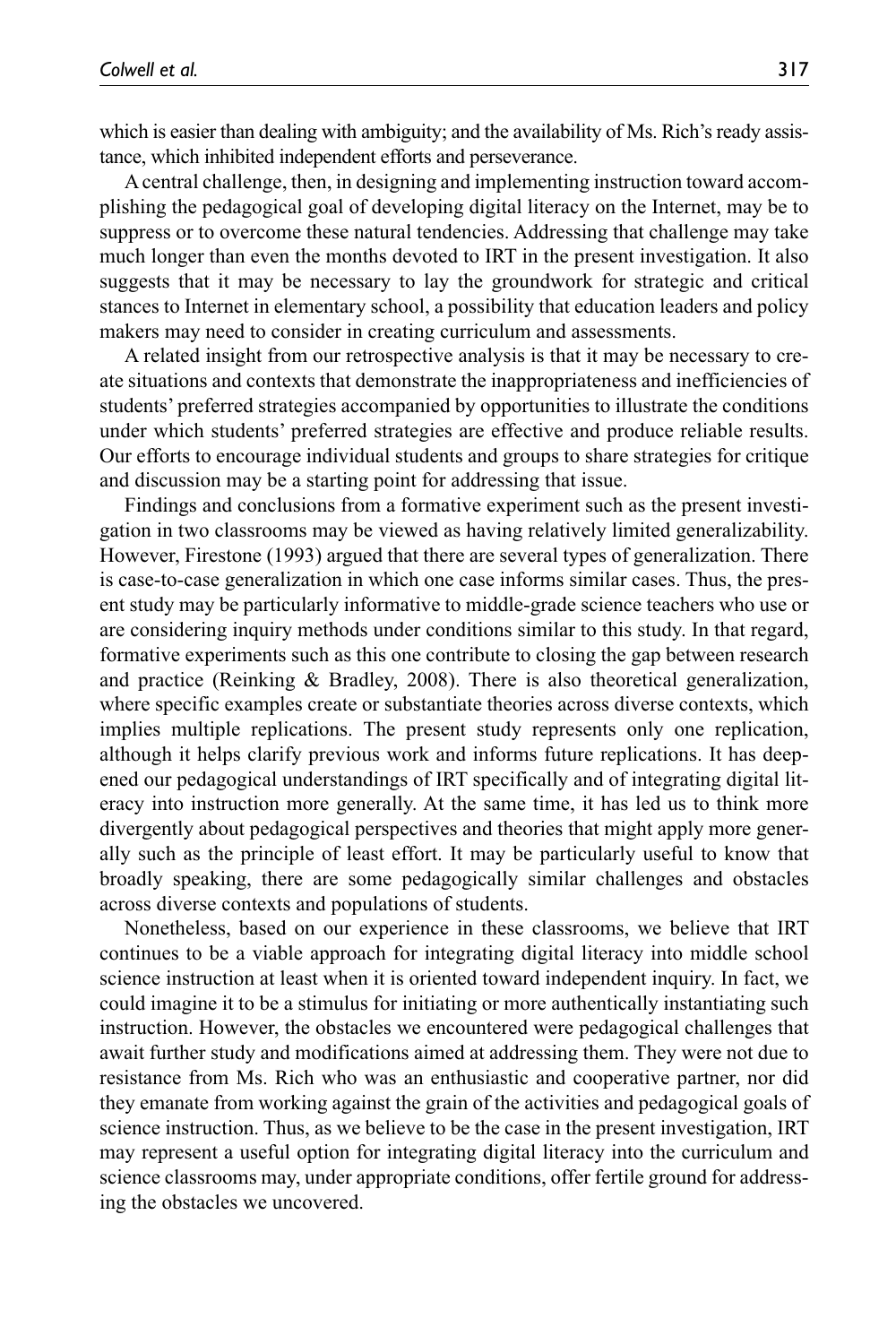In the end, the present investigation reveals only part of a large and complex puzzle about how digital literacy might be developed among middle school students and how IRT in particular might accomplish that goal. Formative experiments and design-based methods in general acknowledge that the most important goals in education and how to effectively achieve them pedagogically are complex and nuanced, requiring extended research in diverse contexts. Yet, each attempt contributes to reducing our ignorance (Wagner, 1993), providing deeper understandings of pedagogical theory and informed recommendations to practitioners. We believe the present investigation makes such a contribution, and we look forward to further replications in other contexts and to the clarity those replications will add to pedagogical theory and to instructional practice.

## **Appendix A**

Questions Guiding Semistructured Interviews With Focal Students

| Observer:   | Student Code: |
|-------------|---------------|
| Date:       | Class:        |
| Time Start: | Time End:     |

Searching for Information: uses search engines, search engine terms, skims and scans result lists to find relevant sites, uses relevant sites to find information, navigates hyperlinks

Critical Evaluation: looks for author/copyright date, assesses reliability/validity of source, assesses language for bias or author's stance, skims and scans for relevance/ critical elements before using the page

Synthesis: uses multiple sources to verify information, creates a product demonstrating understanding of information found from multiple sources

Communication: effectively communicates techniques for peers, communicates effectively with others in small groups about relevant topics, sites sources (URLs) appropriately when sharing information

Group Dynamics: stays on task in groups, active listener, participates appropriately, leads group.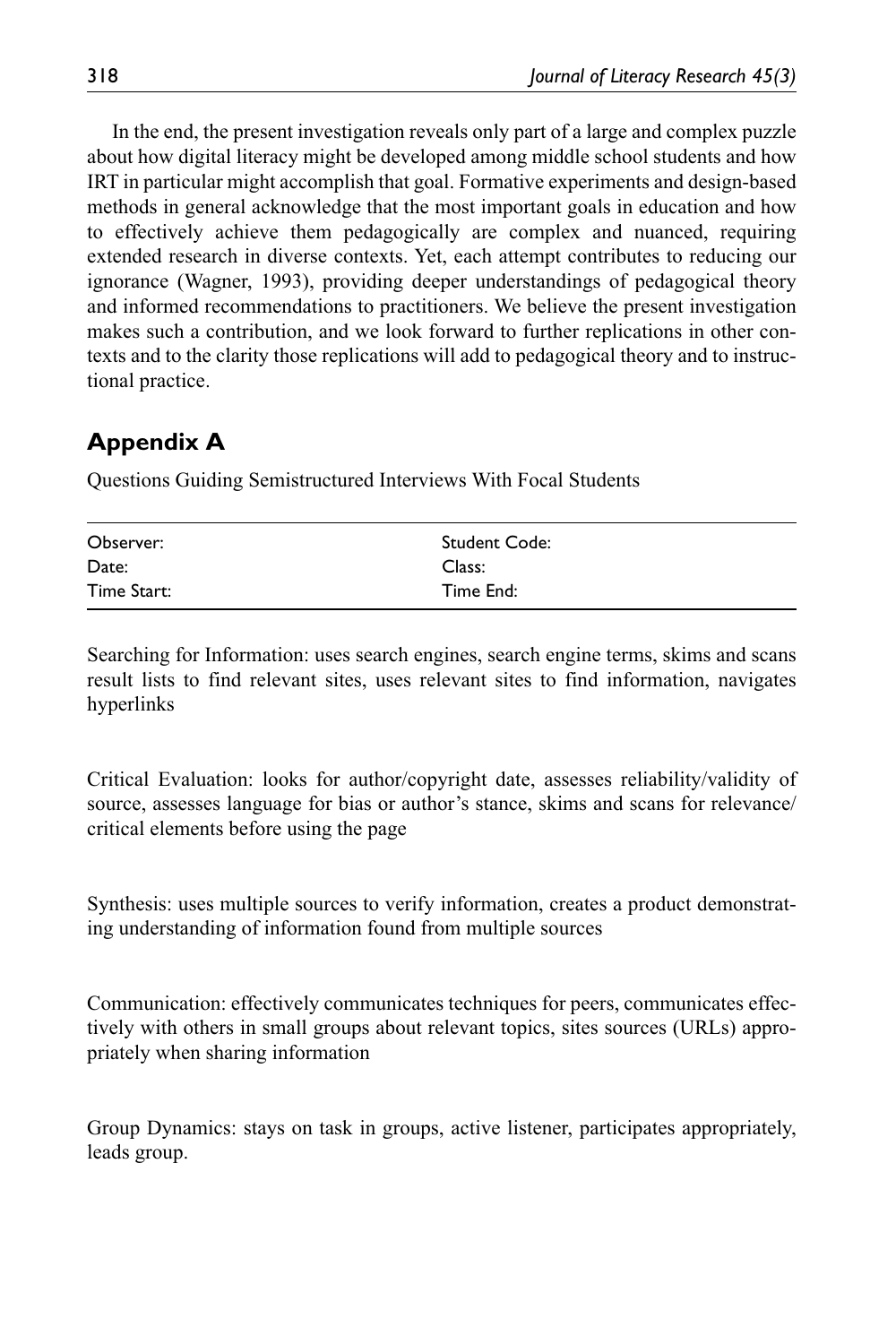# **Appendix B**

## *Questions Guiding Semistructured Interviews With Ms. Rich*

#### *Preintervention interview questions*

- 1. How many years have you taught prior to this year?
- 2. What grade(s) are you currently teaching?
- 3. What's you educational background?
- 4. What goals do you set for yourself as a science teacher? For your students?
- 5. How would you describe a typical day in your class?
- 6. What are your students' strengths, overall? What are their weaknesses?
- 7. How do you monitor your students' learning? (e.g., benchmarks, observations, work products?)
- 8. How often do your students work in pairs or groups? Can you describe an assignment they might work on together?
- 9. How often do you use technology in your classroom? What types of technology do you use?
- 10. Can you describe your students' familiarity with the Internet and research?
- 11. Is there a particular student, or several students, you feel will be engaged by this project? Why?
- 12. Is there a particular student, or several students, you feel will excel at this project? Why?
- 13. Is there a particular student, or several students, you feel will not like this project? Why?
- 14. What would you like us to know about you or your students?

# **Appendix C**

## *Questions Guiding Semistructured Interviews With Focal Students*

*Preintervention interview questions*

- 1. What is your name?
- 2. What grade are you in?
- 3. What is your favorite subject in school?
- 4. What do you like about your science class? What do you dislike?
- 5. When you need to find information to help you with your science class, where do you look?
- 6. If they respond "the Internet," prompt: What website(s) on the Internet do you go to for help? Why do you like that/those site(s)?
- 7. How much time do you spend on the Internet each day? What websites do you like to visit on the Internet?
- 8. What is the most interesting website you've found on the Internet? Why do you think it's interesting?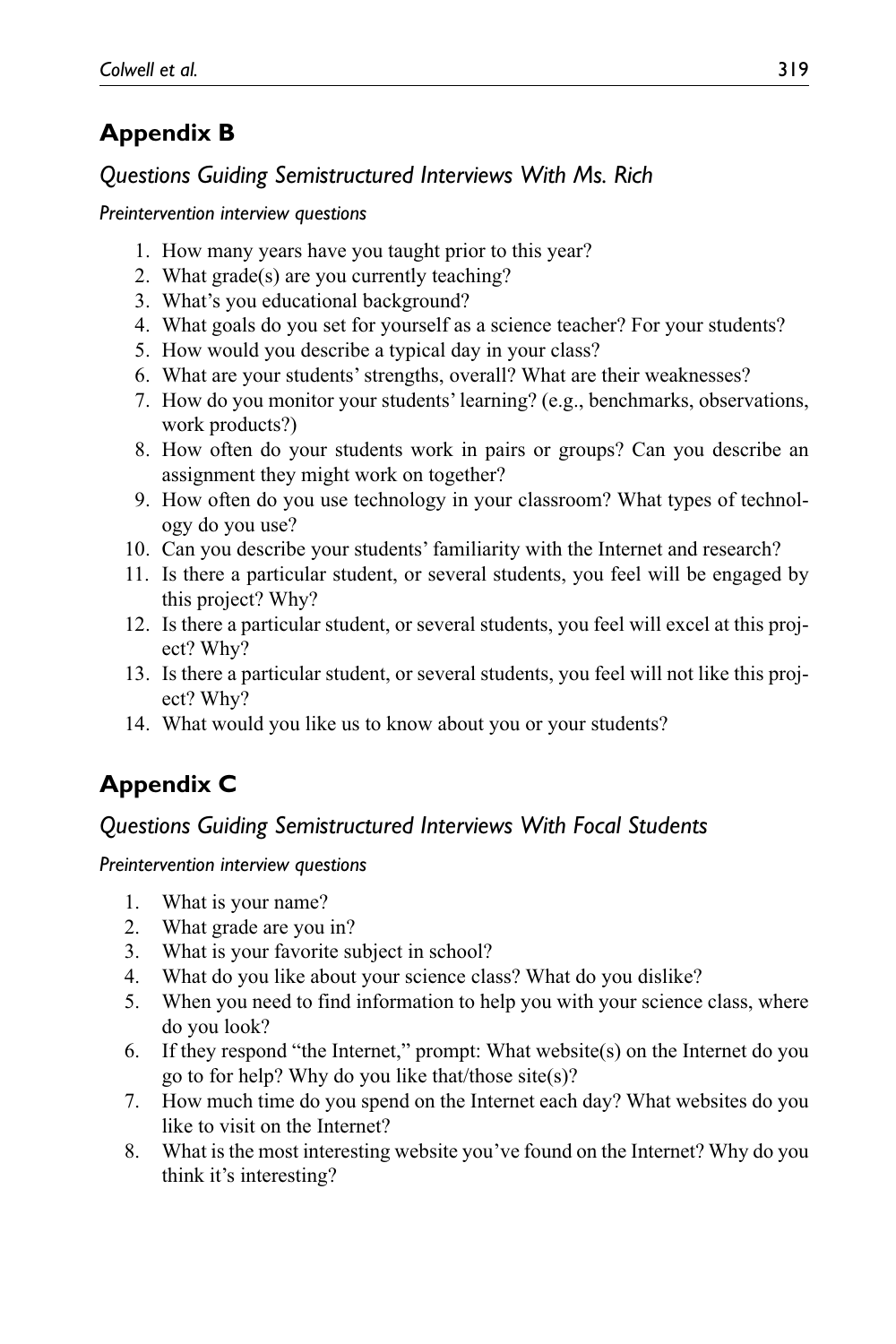#### *Postintervention interview questions*

- 1. What have you have learned while working on your element project?
- 2. What search engine(s) did you use while working on your project? Why did you chose that one (those)?
- 3. Where else have you looked for information for science class? How do you decide where to look for information?
- 4. Can you describe what steps you would follow if I asked you to find more information on global warming? (can prompt for step-by-step directions)
- 5. How do you feel about using the Internet to do research in class? (Could prompt: Do you feel more comfortable using the Internet for research now?)
- 6. What frustrates you when looking for information on the Internet?
- 7. What is helpful to you in finding information on the Internet?
- 8. I know some of your classmates have really enjoyed working on this project while others have preferred other types of projects instead. Can you tell me a few things you've liked or disliked about this project?
- 9. What are some tips you'd give a friend about searching for information on the Internet? (If they do not mention concerns about credibility, prompt: What tips could you give your friend to decide if a website is credible?)
- 10. How do you feel about participating in group work? (Prompt "Why?" if they don't expand.)
- 11. We're probably going to do a similar project as the one you're working on with another class in the future using the same type of search tools we used with your class. Do you have any suggestions for us?
- 12. Is there anything else you'd like to tell me about the project?

#### **Declaration of Conflicting Interests**

The author(s) declared no potential conflicts of interest with respect to the research, authorship, and/or publication of this article.

#### **Funding**

The author(s) received no financial support for the research, authorship, and/or publication of this article.

#### **References**

- American Association for the Advancement of Science. (1993). *Benchmarks for science literacy*. New York, NY: Oxford University Press.
- Banchi, H., & Bell, R. (2008). The many levels of inquiry: Inquiry comes in various forms. *Science & Children*, *46*(2), 26.
- Bohanan, R., Broderick, N., Lehrer, R., & Lucas, D. (2005). Making the grounds of scientific inquiry visible in the classroom. *Science Scope*, *29*, 39-42.
- Bradley, B. A., & Reinking, D. (2011). Revisiting the connection between research and practice using design research and formative experiments. In N. Duke & M. Mallette (Eds.), *Literacy research methodologies, 2nd edition* (pp. 188-212). New York, NY: Guilford.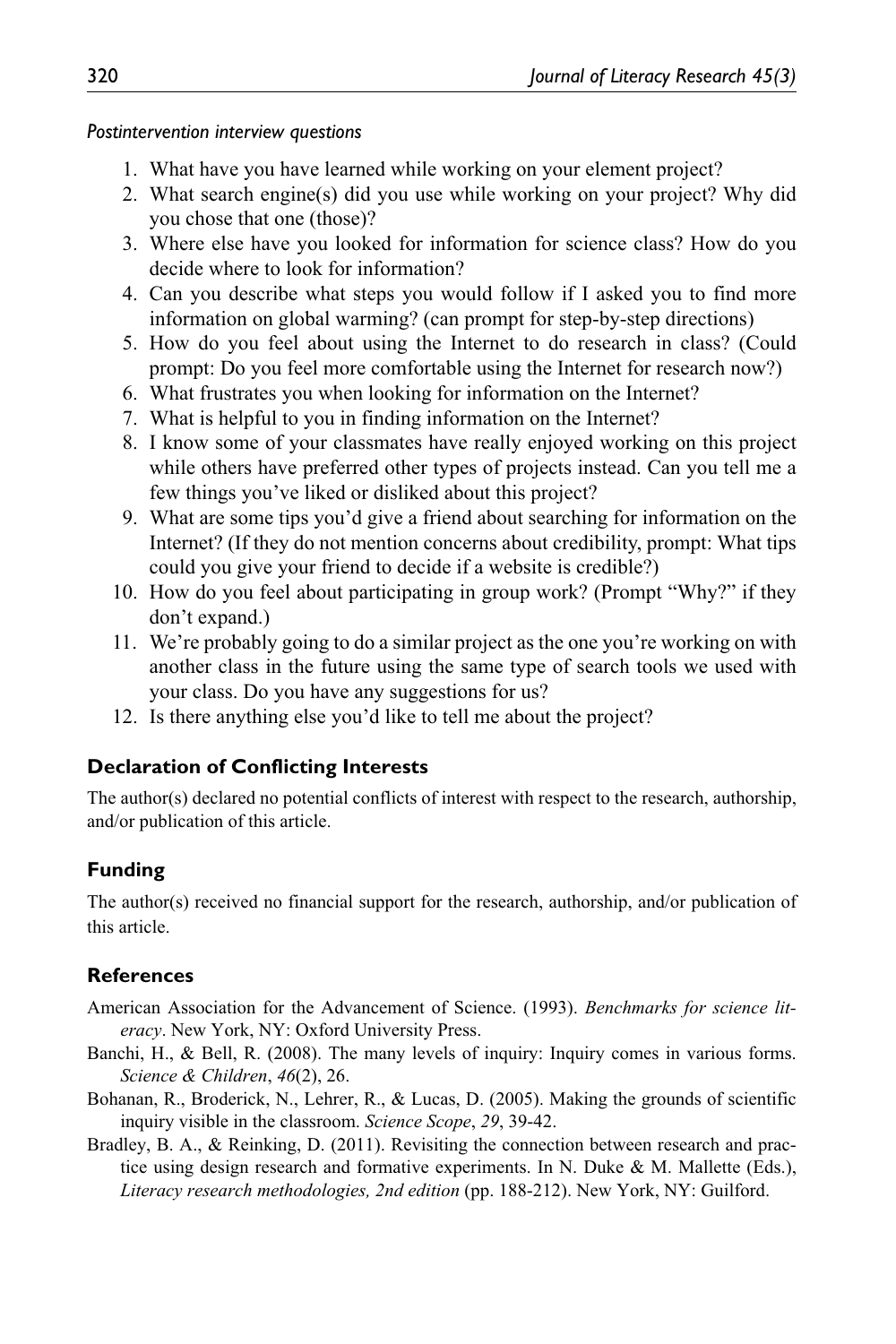- Carter-Hutchison. (2009, April). Year 3 results and conclusions: Pre-post comparisons on the Internet Use Survey between students in experimental and control classrooms. In D. Leu, & D. Reinking (Chairs), *Understanding and developing at-risk adolescents' reading comprehension on the internet*. Symposium presented at the annual meeting of the American Educational Research Association, San Diego, CA.
- Castek, J., Leu, D. J, Jr., Coiro, J., Gort, M., Henry, L. A., & Lima, C. (2007). Developing new literacies among multilingual learners in the elementary grades. In L. Parker (Ed.), *Technology-based learning environments for young English learners: In and out of school connections* (pp. 111-153). Mahwah, NJ: Lawrence Erlbaum.
- Chang, C., & Mao, S. (1999). Comparison of Taiwan science students' outcomes with inquirygroup versus traditional instruction. *Journal of Educational Research*, *92*, 340-346.
- Cobb, P., Confrey, J., diSessa, A., Lehrer, R., & Schauble, L. (2003). Design experiments in education research. *Educational Researcher*, *32*(1), 9-13.
- Coiro, J. (2003). Rethinking comprehension strategies to better prepare students for critically evaluating content on the Internet. *The NERA Journal*, *39*(2), 29-34.
- Coiro, J., & Dobbler, E. (2007). Exploring the online reading comprehension strategies used by sixth-grade skilled readers to search for and locate information on the Internet. *Reading Research Quarterly*, *42*, 214-257.
- Coiro, J., Knobel, M., Lankshear, C., & Leu, D. J. (2008). Central issues in new literacies and new literacies research. In J. Coiro, M. Knobel, C. Lankshear, & D.J. Leu (Eds.), *The handbook of research in new literacies*. Mahwah, NJ: Lawrence Erlbaum.
- Colwell, J., & Reinking, D. (in press). Using a formative experiment to integrate disciplinary literacy into middle-school and pre-service teacher education. In N. Nieveen & T. Plomp (Eds.), *Educational design research: Introduction and Illustrative Cases*. Enschede, The Netherlands: The Netherlands Institute for Curriculum Development.
- Corbin, J., & Strauss, A. (2008). *Basics of qualitative research* (3rd ed.). Los Angeles, CA: SAGE.
- Creswell, J. W. (2002). *Educational research: Planning, conducting, and evaluating quantitative and qualitative research*. Upper Saddle River, NJ: Merrill Prentice Hall.
- Endler, L. C., & Bond, T. G. (2008). Changing science outcomes: Cognitive acceleration in a U.S. setting. *Research in Science Education*, *38*, 149-166.
- Firestone, W. A. (1993). Alternative arguments for generalizing from data as applied to qualitative research. *Educational Researcher*, *22*(4), 16-23.
- Gee, J. (2003). *What video games have to teach us about learning and literacy*. New York, NY: Palgrave.
- Gravemeijer, K., & Cobb, P. (2006). Design research from a learning design perspective. In J. van den akker, K. Gravemeijer, S. Mckenney, & N. Nieveen (Eds.), *Educational design research* (pp. 17-51). New York, NY: Routledge.
- Groff, J., & Mouza, C. (2008). A framework for addressing challenges to classroom technology use. *AACE Journal*, *61*(1), 21-46.
- Henry, L. A. (2006). SEARCHing for an answer: The critical role of new literacies while reading on the Internet. *The Reading Teacher*, *59*, 614-627.
- Hutchison, A. C., & Reinking, D. (2010). A national survey of obstacles to integrating information and communication technologies into literacy instruction. In R. Jimenez, V. Risko, M. Hundley & D. Rowe (Eds.), *Fifty-ninth yearbook of the National Reading Conference* (pp. 230-243). Milwaukee, WI: National Reading Conference.
- Hutchison, A. C., & Reinking, D. (2011). Teachers' perceptions of integrating information and communication technologies into literacy instruction: A national survey in the U.S. *Reading Research Quarterly*, *46*, 312-333.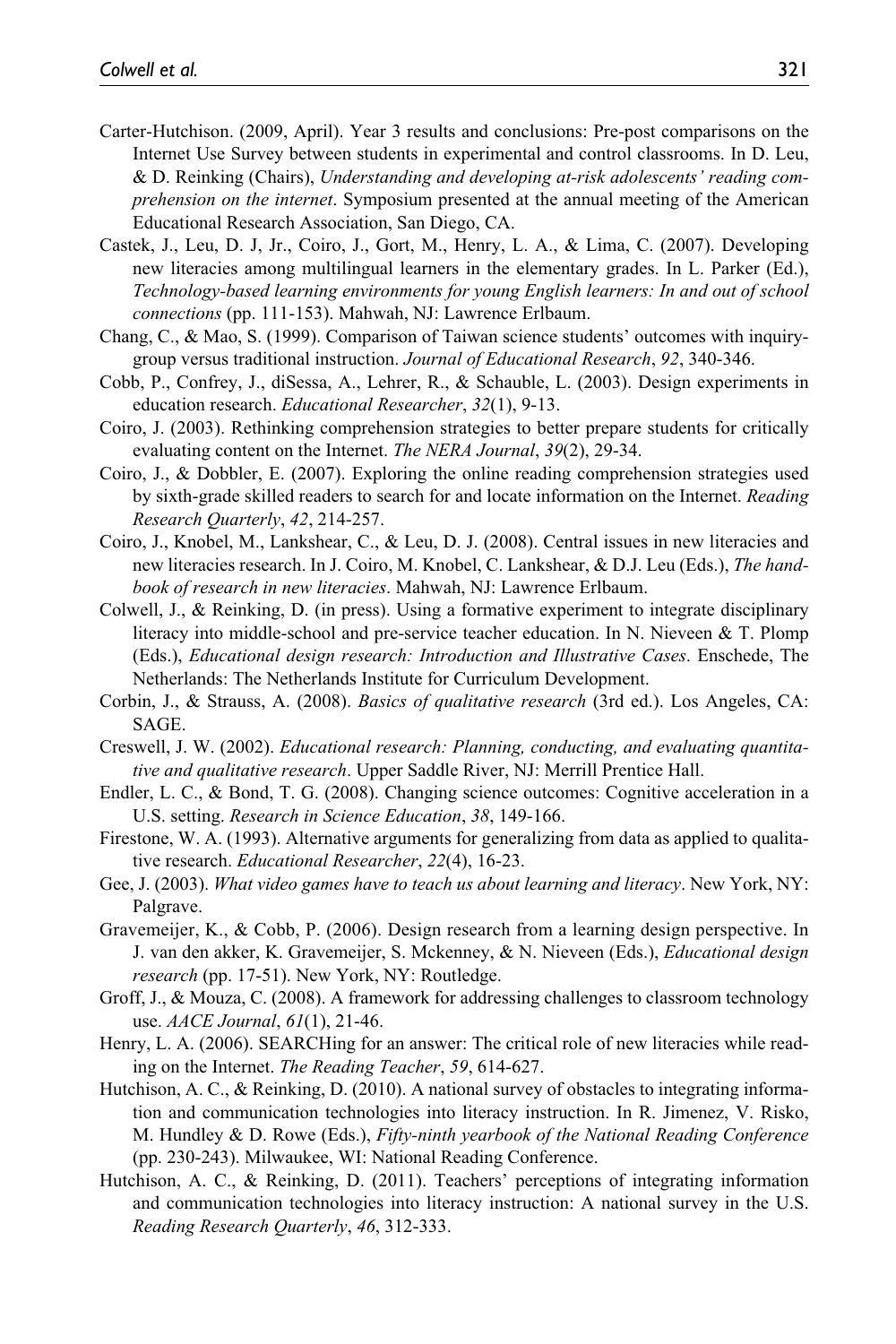- International Reading Association. (2009). *New literacies and 21st-century technologies: A position statement of the International Reading Association*. Newark, DE: International Reading Association.
- Ivey, G., & Broaddus, K. (2007). A formative experiment investigating literacy engagement among adolescent Latina/o students just beginning to read, write, and speak English. *Reading Research Quarterly*, *42*, 512-545.
- Jiménez, R. T. (1997). The strategic reading abilities and potential of five low-literacy Latina/o readers in middle school. *Reading Research Quarterly*, *32*, 224-243.
- Kress, G. (2000). *Multiliteracies: Literacy learning and the design of social futures*. South Yarra, Australia: MacMillan Publishers Australia Pty Ltd.
- Lankshear, C., & Knobel, M. (2003). *New literacies: Changing knowledge and classroom learning*. Buckingham, UK: Open University Press.
- Leu, D., Castek, J., Hartman, D., Coiro, J., Henry, L., Kulikowich, J., & Lyver, S. (2005). *Evaluating the development of scientific knowledge and new forms of reading comprehension during online learning*. Chicago, IL: NCREL.
- Leu, D. E., Reinking, D., Carter, A., Castek, J. M., Coiro, J. L., Henry, L. A., & Zawilinski, L. (2007, April) *Defining online reading comprehension: Using think aloud verbal protocols to refine a preliminary model of internet reading comprehension processes*. Paper presented at the annual meeting of the American Educational Research Association, Chicago, IL.
- Leu, D. J. (2005, December). *The effects of internet reciprocal teaching on online reading comprehension*. Paper presented at the annual conference of the National Reading Conference, Miami, FL.
- Leu, D. J., Coiro, J., Castek, J., Hartman, D. K., Henry, L. A., & Reinking, D. (2008). Research on instruction and assessment in the new literacies of online reading comprehension. In C. C. Block & S. R. Parris (Eds.), *Comprehension instruction: Research-based best practices, 2nd Edition* (pp. 321-346). New York, NY: Guilford.
- Leu, D. J, Jr., & Kinzer, C. K. (2000). The convergence of literacy instruction and networked technologies for information and communication. *Reading Research Quarterly*, *35*, 108- 127.
- Leu, D. J, Jr., Kinzer, C. K., Coiro, J., & Cammack, D. (2004). *Toward a theory of new literacies emerging from the internet and other information and communication technologies*. In R. B. Ruddell & N. Unrau (Eds.), *Theoretical models and processes of reading, Fifth Edition* (pp. 1568-1611), Newark, DE: International Reading Association.
- Liftig, I. (2011). Worry-free inquiry. *Science Scope*, *35*(1), 1.
- Linn, M., & Davis, E. (2004). *Internet environments for science education*. Mahwah, NJ: Lawrence Erlbaum.
- Liu, Z., & Yang, Z. Y. (Lan). (2004). Factors influencing distance-education graduate students' use of information resources: A users' study. *The Journal of Academic Librarianship*, *30*, 24-35.
- Mahari, J. (2011). *Digital tools in urban schools*. Ann Arbor, MI: University of Michigan Press.
- McEneaney, J. (2006). Agent-based literacy theory. *Reading Research Quarterly*, *41*, 352-371.
- National Research Council. (1996). *National science education standards*. Washington, DC: National Academy Press.
- Neuman, S. B. (1999). Books make a difference: A study of access to literacy. *Reading Research Quarterly*, *34*, 286-312.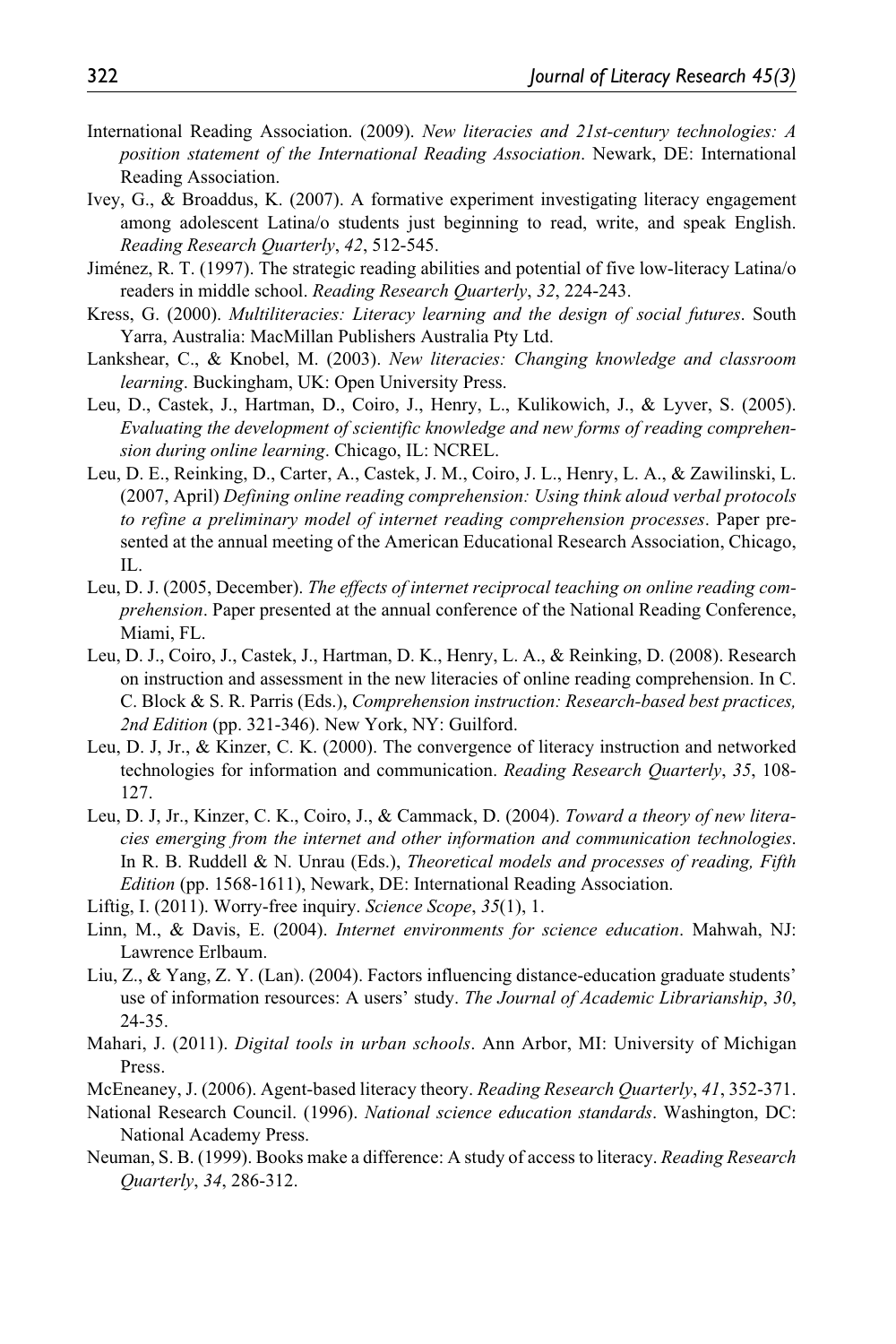- Olson, S., & Loucks-Horsley, S. (Eds.). (2000). *Inquiry and the national science education standards: A guide for teaching and learning*. National Academies Press. Retrieved from http://35.8.12.48/images/stories/docs/K12/KBSinsiders/12-37.pdf
- Palincsar, A. S. (1986). Reciprocal teaching. In *Teaching reading as thinking*. Oak Brook, IL: North Central Regional Educational Laboratory.
- Palincsar, A. S., Anderson, C., & David, Y. M. (1993). Pursuing scientific literacy in the middle grades through collaborative problem solving. *Elementary School Journal*, *93*, 643-658.
- Palincsar, A. S., & Brown, A. L. (1985). Reciprocal teaching: Activities to promote read(ing) with your mind. In T. L. Harris & E. J. Cooper (Eds.), *Reading, thinking and concept development: Strategies for the classroom* (pp. 147-158). New York, NY: The College Board.
- Palincsar, A. S., & Brown, A. L. (1989). Classroom dialogues to promote self-regulated comprehension. In J. Brophy (Ed.), *Advances in research on teaching* (Vol. 1, pp. 35-69). Greenwich, CT: JAI.
- Partnership for 21st Century Skills. (2008). *21st century skills, education and competitiveness: A resource and policy guide*. Tucson, AZ: Author.
- Patton, M. Q. (2002). *Qualitative research and evaluation methods* (3rd ed.). Thousand Oaks, CA: SAGE.
- Reinking, D. (2007, December). *Developing internet comprehension strategies among adolescent students at risk to become dropouts: A three-year IES research grant*. Paper presented at the annual meeting of the National Reading Conference, Austin, TX
- Reinking, D. (2010). An outward, inward, and school-ward overview of interactive communication technologies across the literacy landscape. In D. Wyse, R. Andrews, & J. Hoffman (Eds.), *The international handbook of English, language and literacy teaching* (pp. 328- 341). New York, NY: Routledge.
- Reinking, D. (2011). Beyond the laboratory and the lens: New metaphors for literacy research. In P. J. Dunston, L. B. Gambrell, K. Headley, S. K. Fullerton, P. M. Stecker, V. R. Gillis, & C. C. Bates (Eds.), *60th yearbook of the Literacy Research Association* (pp. 1-17). Milwaukee, WI: Literacy Research Association.
- Reinking, D., & Bradley, B. A. (2008). *On formative and design experiments: Approaches to language and literacy*. New York, NY: Teachers College Press.
- Reinking, D., & McVerry, G. (2008, March). *Using formative and design experiments to investigate Internet reading comprehension*. Paper presented at the annual meeting of the American Educational Research Association, New York, NY.
- Reinking, D., & Watkins, J. (2000). A formative experiment investigating the use of multimedia book reviews to increase elementary students' independent reading. *Reading Research Quarterly*, *35*, 384-419.
- Stohr-Hunt, P. M. (1996). An analysis of the frequency of hands-on experience and science achievement. *Journal of Research in Science Teaching*, *33*, 101-109.
- Wagner, J. (1993). Ignorance in educational research: Or how can you not know that? *Educational Researcher*, *22*(5), 15-23.
- Walker, D. (2006). Toward productive design studies. In J. van den akker, K. Gravemeijer, S. Mckenney, & N. Nieveen (Eds.), *Educational design research* (pp. 8-13). New York, NY: Routledge.
- Zipf, G. K. (1949). *Human behavior and the principle of least effort*. Cambridge, MA: Addison-Wesley.